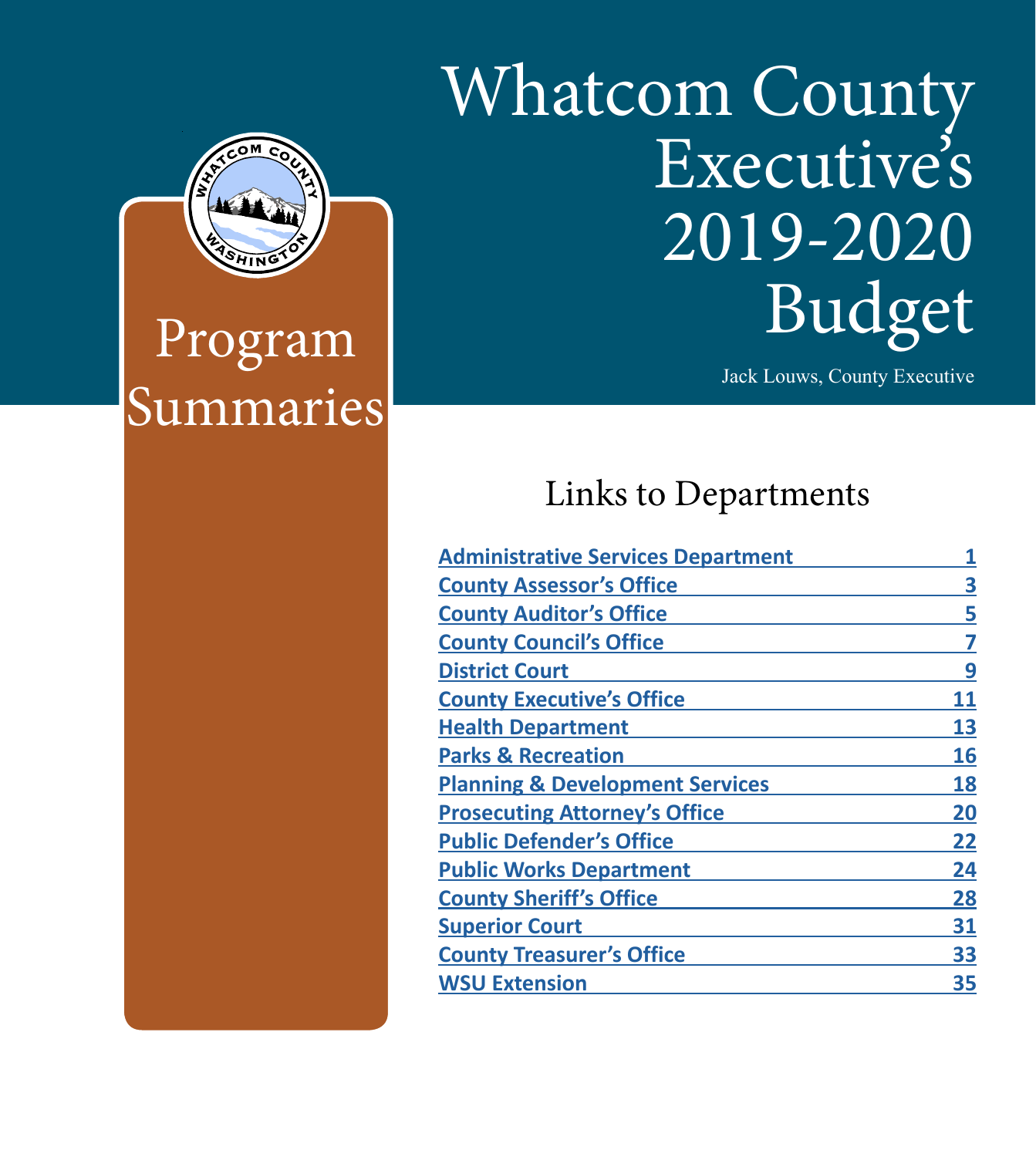## <span id="page-1-0"></span>Administrative Services Department

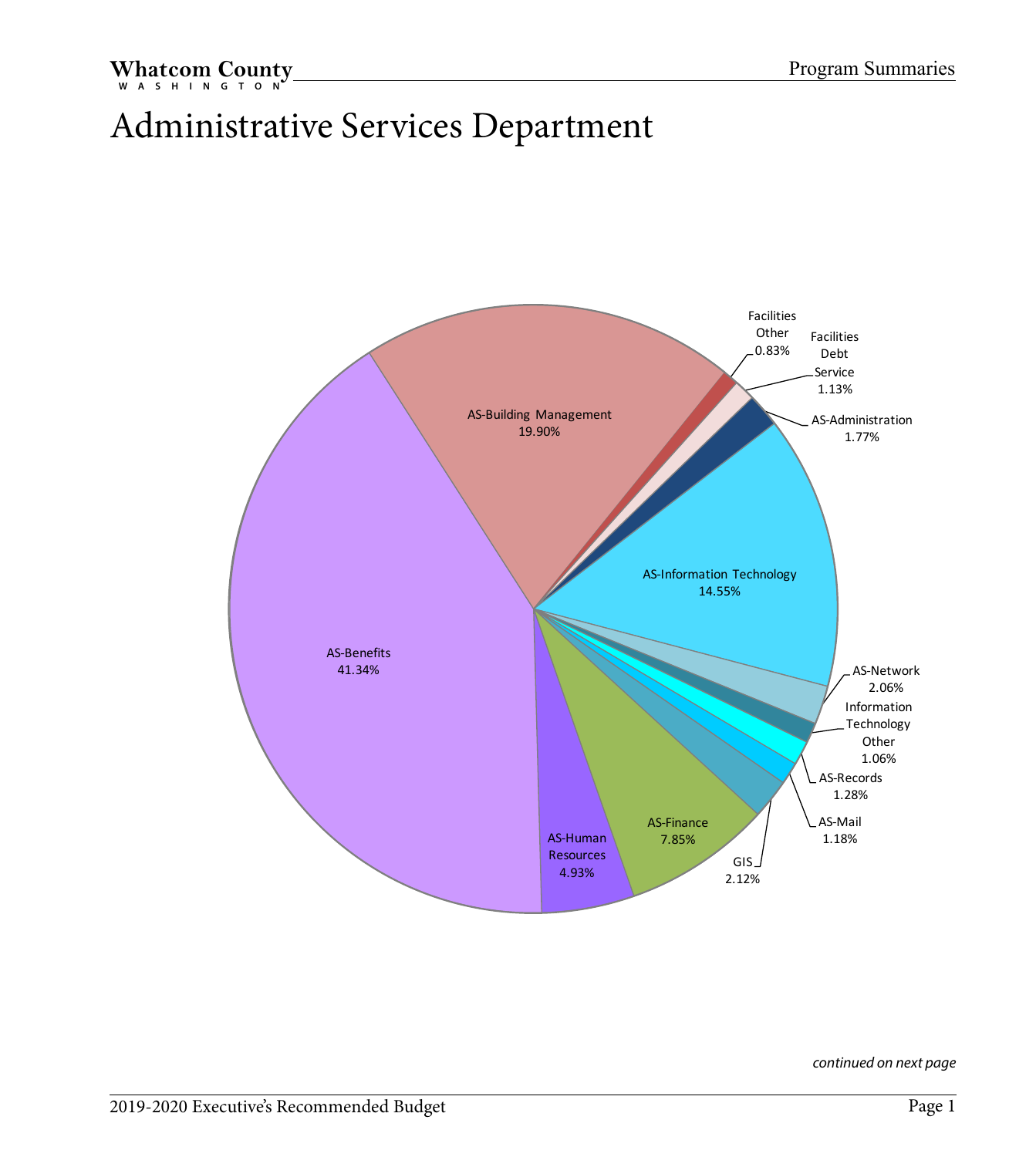#### Administrative Services Department - Continued

|                                                 | Adopted               | <b>Adopted</b>           | <b>Executives</b>     | <b>Executive's</b>       |                |
|-------------------------------------------------|-----------------------|--------------------------|-----------------------|--------------------------|----------------|
|                                                 | <b>Budget</b><br>2017 | <b>Budget</b><br>2018    | <b>Budget</b><br>2019 | <b>Budget</b><br>2020    | <b>FTEs</b>    |
| <b>OPERATIONS</b>                               |                       |                          |                       |                          |                |
| <b>AS</b> - Administration                      |                       |                          |                       |                          |                |
| AS-Administration                               | 356,619               | 485,314                  | 316,996               | 431,800                  | 1.5            |
| <b>AS Information Technology</b>                |                       |                          |                       |                          |                |
| AS-Information Technology                       | 2,896,323             | 2,922,727                | 3,060,669             | 3,100,079                |                |
| <b>AS-Network</b>                               | 397,256               | 382,898                  | 457,510               | 412,519                  |                |
| AS-Telecommunications                           | 186,836               | 187,819                  | 239,357               | 209,494                  |                |
| AS-Records                                      | 258,914               | 260,735                  | 270,234               | 271,295                  |                |
| AS-Mail                                         | 249,806               | 249,977                  | 250,336               | 250,534                  |                |
| GIS                                             | 220,035               | 228,540                  | 535,083               | 363,660                  |                |
| Technology-Capital                              | 5,418                 | 5,418                    | 1,673                 |                          |                |
| <b>Total AS Information Technology</b>          | 4,214,588             | 4,238,114                | 4,814,862             | 4,607,581                | 25             |
| <b>AS Finance</b>                               |                       |                          |                       |                          |                |
| AS-Finance                                      | 1,559,200             | 1,572,874                | 1,654,907             | 1,667,612                | 12             |
| <b>Human Resources</b>                          |                       |                          |                       |                          |                |
| <b>AS-Human Resources</b>                       | 906,125               | 921,435                  | 1,042,131             | 1,044,529                |                |
| AS-Benefits                                     | 9,311,653             | 9,313,231                | 8,749,050             | 8,749,050                |                |
| <b>Total Human Resources</b>                    | 10,217,778            | 10,234,666               | 9,791,181             | 9,793,579                | $\overline{7}$ |
| <b>AS Facilities</b>                            |                       |                          |                       |                          |                |
| AS-Building Management                          | 3,861,823             | 3,844,932                | 4,169,048             | 4,257,066                |                |
| AS-Parking                                      | 24,223                | 25,979                   | 15,400                | 15,400                   |                |
| AS-Security                                     | 130,000               | 130,000                  | 160,000               | 160,000                  |                |
| <b>Facilities Debt Service</b>                  | 476,413               | 466,825                  | 239,325               | 240,125                  |                |
| <b>Total AS Facilities</b>                      | 4,492,459             | 4,467,736                | 4,583,773             | 4,672,591                | 22             |
| <b>Total Administrative Services Operations</b> | 20,840,644            | 20,998,704               | 21,161,719            | 21,173,163               | 67.5           |
| <b>CAPITAL</b>                                  |                       |                          |                       |                          |                |
| <b>AS Information Technology</b>                |                       |                          |                       |                          |                |
| <b>AS-Network</b>                               | 80,000                | 80,000                   | 305,000               | 240,000                  |                |
| AS-Telecommunications                           | 10,000                | 10,000                   | 10,000                | 10,000                   |                |
| GIS                                             | 10,590                |                          |                       |                          |                |
| <b>Total AS Information Technology</b>          | 100,590               | 90,000                   | 315,000               | 250,000                  |                |
| <b>AS Facilities</b>                            |                       |                          |                       |                          |                |
| AS-Parking                                      |                       |                          | 13,000                |                          |                |
| <b>AS-Facilities Projects</b>                   | 50,000                |                          | 15,000                |                          |                |
| <b>Total AS Facilities</b>                      | 50,000                | $\overline{\phantom{a}}$ | 28,000                | $\overline{\phantom{a}}$ |                |
| Fund 326-REET i                                 | 482,274               | 146,398                  | 460,486               | 198,526                  |                |
| <b>Fund 332-Public Utilities Improvement</b>    | 71,211                | 31,398                   | 221,486               | 33,526                   |                |
| <b>Total Administrative Services Capital</b>    | 704,075               | 267,796                  | 1,024,972             | 482,052                  |                |
| <b>TRANSFERS</b>                                |                       |                          |                       |                          |                |
| <b>AS Facilities</b>                            |                       |                          |                       |                          |                |
| AS-Building Management                          | 72,358                | 74,529                   | 165,242               | 110,974                  |                |
| <b>Total Administrative Services Transfers</b>  | 72,358                | 74,529                   | 165,242               | 110,974                  |                |
| <b>TOTAL ADMINISTRATIVE SERVICES</b>            | 21,617,077            | 21,341,029               | 22,351,933            | 21,766,189               |                |
| Percent Change from Previous Year               | 9.1%                  | $-1.3%$                  | 4.7%                  | $-2.6%$                  |                |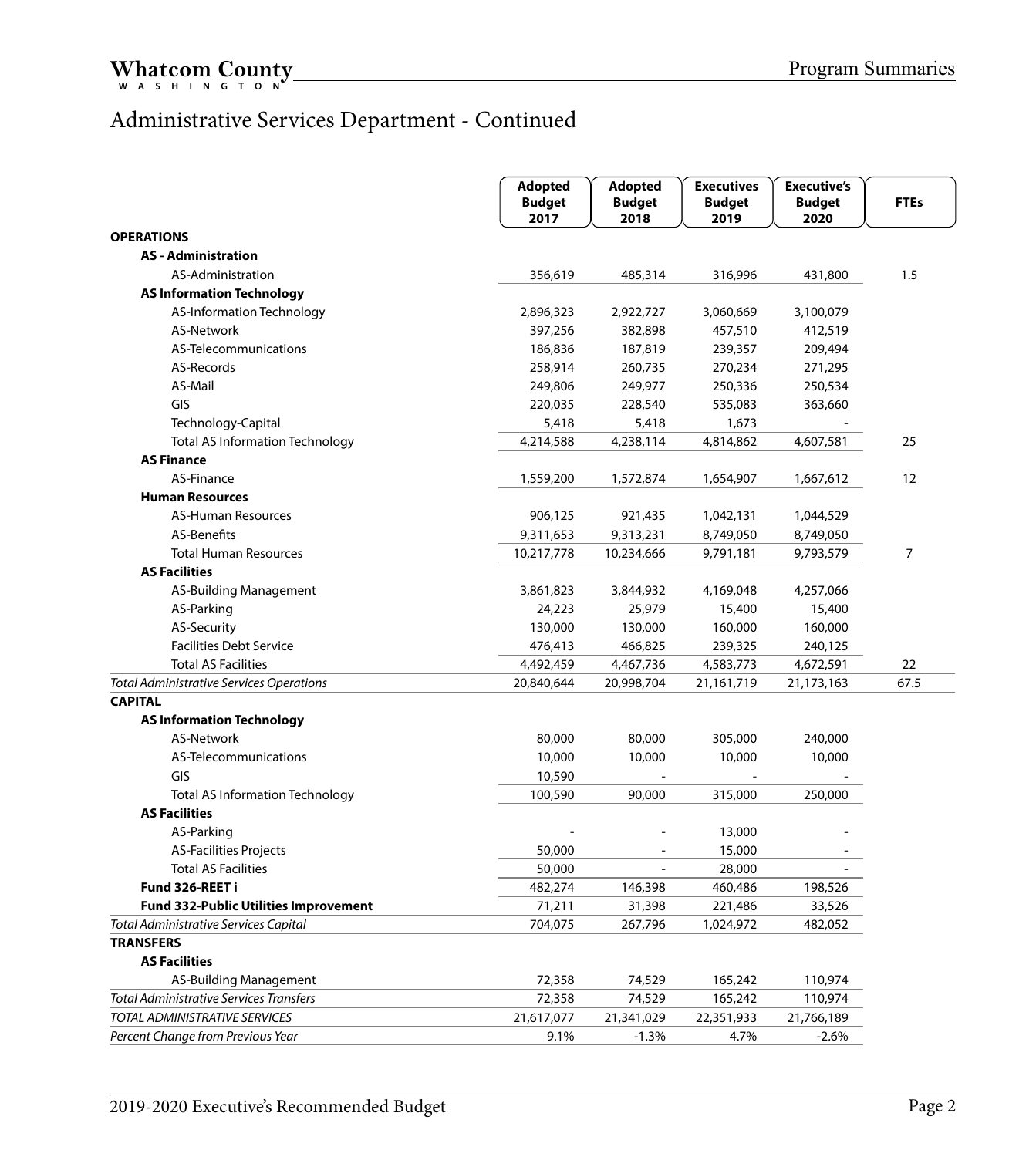## <span id="page-3-0"></span>County Assessor's Office

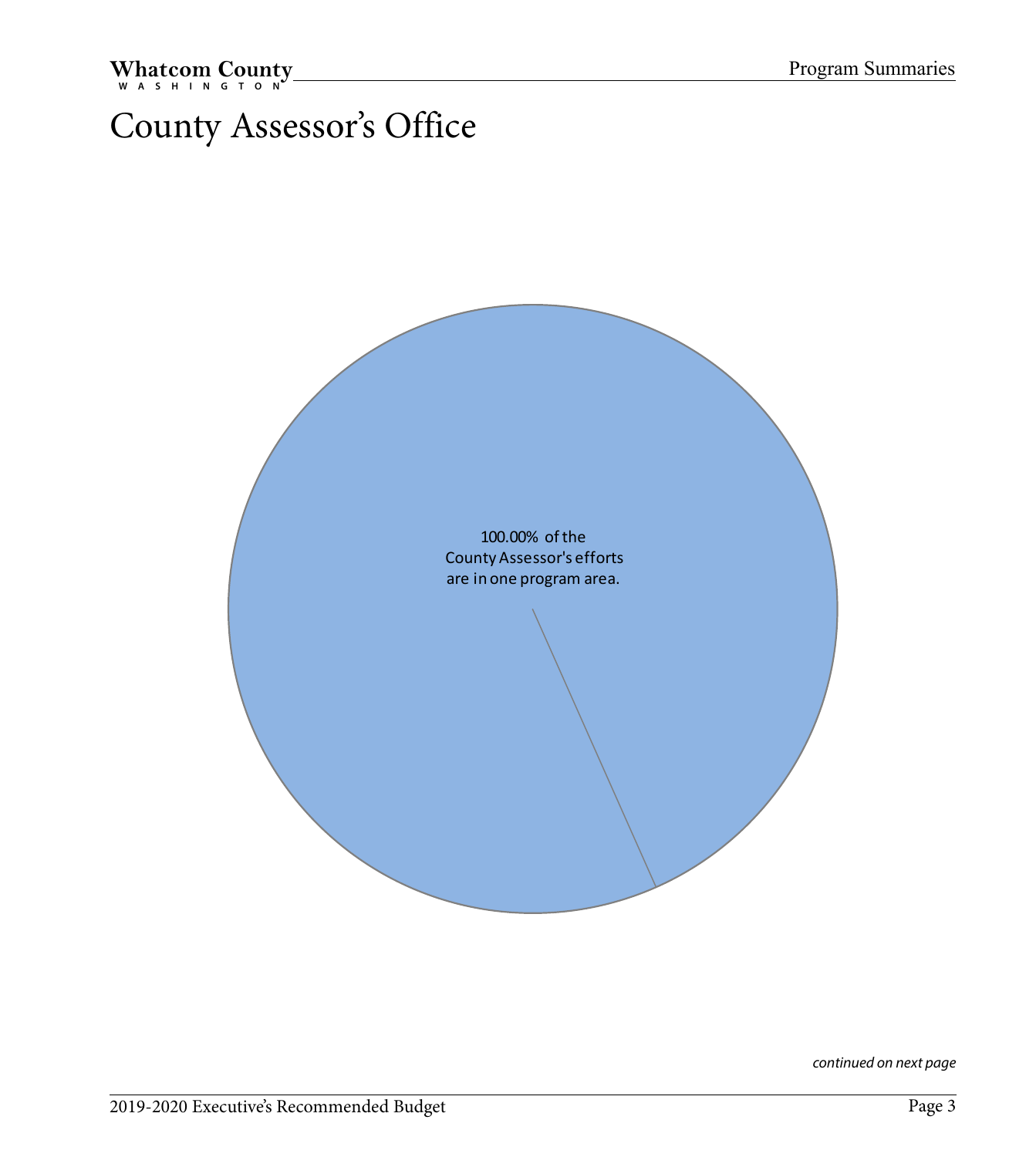#### County Assessor's Office - Continued

|                                   | Adopted<br><b>Budget</b><br>2017 | Adopted<br><b>Budget</b><br>2018 | <b>Executives</b><br><b>Budget</b><br>2019 | <b>Executive's</b><br><b>Budget</b><br>2020 | <b>FTEs</b> |
|-----------------------------------|----------------------------------|----------------------------------|--------------------------------------------|---------------------------------------------|-------------|
| <b>OPERATIONS</b>                 |                                  |                                  |                                            |                                             |             |
| Assessor                          |                                  |                                  |                                            |                                             |             |
| Assessor                          | 3,121,698                        | 3,096,851                        | 3,394,993                                  | 3,355,255                                   | 29          |
| <b>Total Assessor Operations</b>  | 3,121,698                        | 3,096,851                        | 3,394,993                                  | 3,355,255                                   | 29          |
| Total ASSESSOR                    | 3,121,698                        | 3,096,851                        | 3,394,993                                  | 3,355,255                                   |             |
| Percent Change from Previous Year | 6.9%                             | $-0.8%$                          | 9.6%                                       | $-1.2%$                                     |             |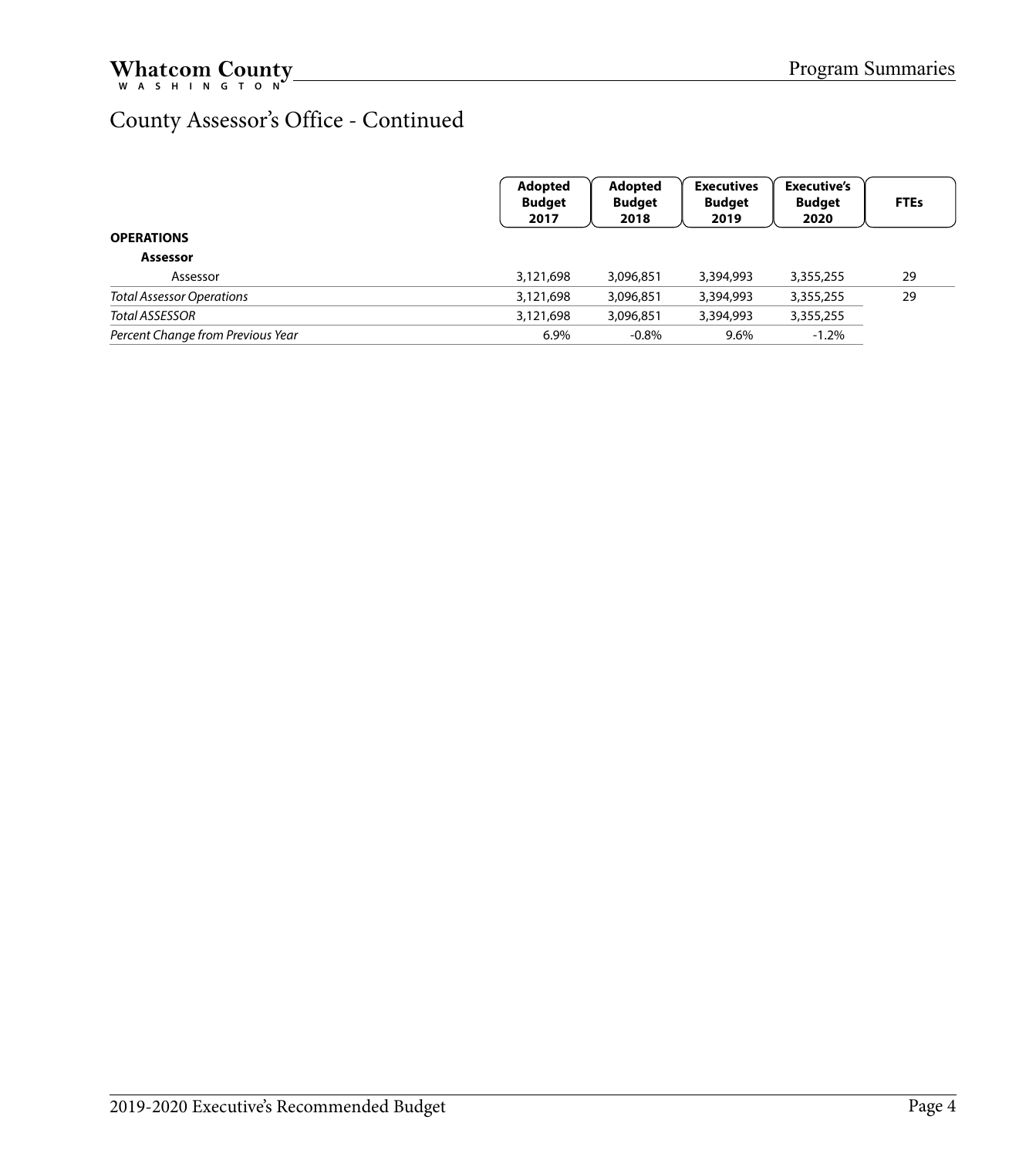## <span id="page-5-0"></span>County Auditor's Office

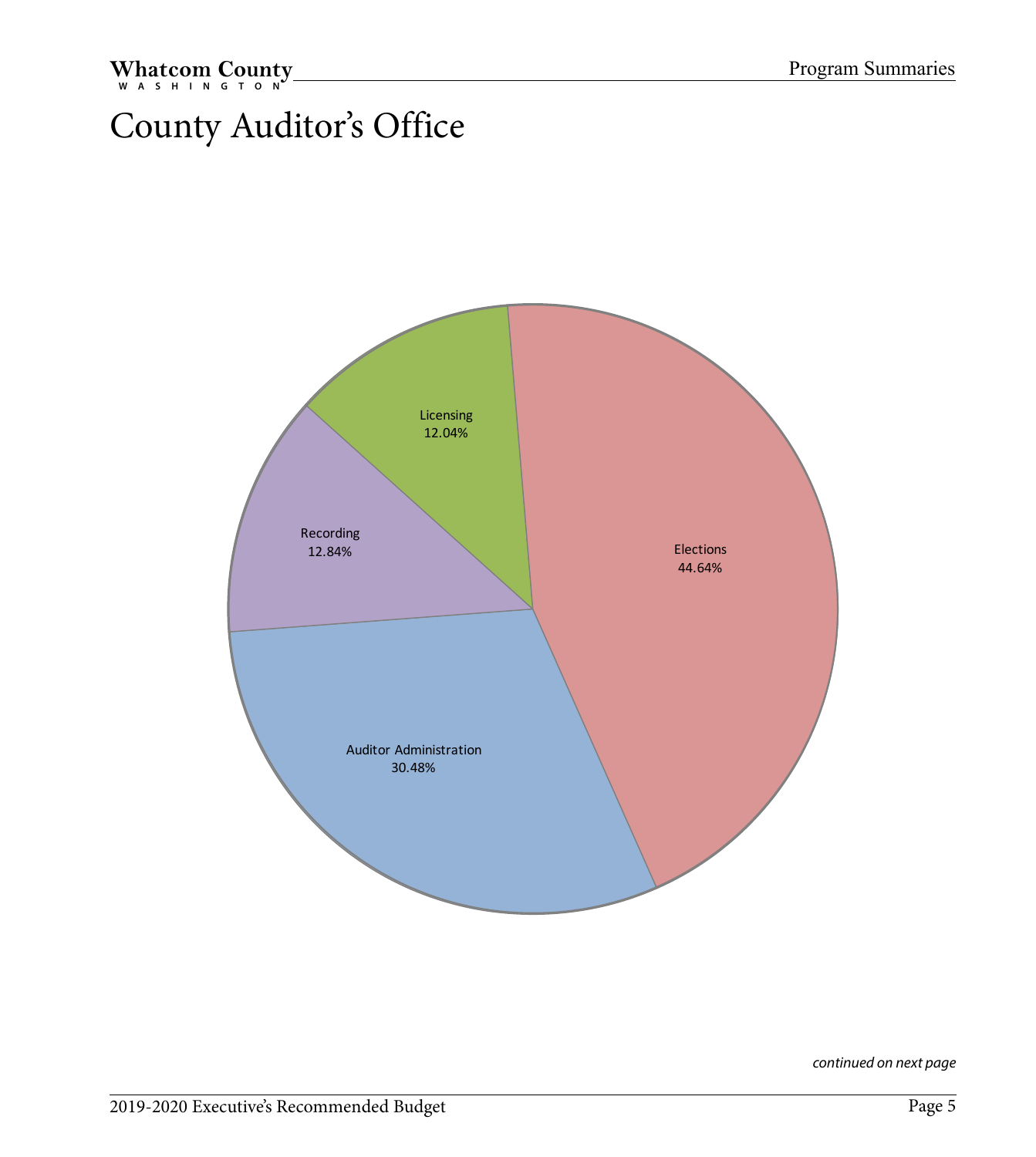#### County Auditor's Office - Continued

|                                   | <b>Adopted</b><br><b>Budget</b><br>2017 | <b>Adopted</b><br><b>Budget</b><br>2018 | <b>Executives</b><br><b>Budget</b><br>2019 | <b>Executive's</b><br><b>Budget</b><br>2020 | <b>FTEs</b> |
|-----------------------------------|-----------------------------------------|-----------------------------------------|--------------------------------------------|---------------------------------------------|-------------|
| <b>OPERATIONS</b>                 |                                         |                                         |                                            |                                             |             |
| <b>Auditor - Administration</b>   |                                         |                                         |                                            |                                             |             |
| <b>Auditor Administration</b>     | 834,461                                 | 801,106                                 | 883,746                                    | 927,823                                     | 3           |
| Recording                         |                                         |                                         |                                            |                                             |             |
| <b>Auditor Recording</b>          | 316,950                                 | 322,221                                 | 378,700                                    | 384,324                                     | 4           |
| Licensing                         |                                         |                                         |                                            |                                             |             |
| <b>Auditor Licensing</b>          | 329,032                                 | 335,119                                 | 355,339                                    | 360,104                                     | 4           |
| <b>Elections</b>                  |                                         |                                         |                                            |                                             |             |
| <b>Auditor Elections</b>          | 1,257,352                               | 1,257,973                               | 1,326,435                                  | 1,327,672                                   | 6           |
| <b>Total Auditor Operations</b>   | 2,737,795                               | 2,716,419                               | 2,944,220                                  | 2,999,923                                   | 17          |
| <b>TRANSFERS</b>                  |                                         |                                         |                                            |                                             |             |
| <b>Elections</b>                  |                                         |                                         |                                            |                                             |             |
| <b>Auditor Elections</b>          | 9,914                                   | 10,211                                  | 13,171                                     | 13,567                                      |             |
| <b>Total Auditor Transfers</b>    | 9,914                                   | 10,211                                  | 13,171                                     | 13,567                                      |             |
| <b>Total AUDITOR</b>              | 2,747,709                               | 2,726,630                               | 2,957,391                                  | 3,013,490                                   |             |
| Percent Change from Previous Year | $-1.4%$                                 | $-0.8%$                                 | 8.5%                                       | 1.9%                                        |             |
|                                   |                                         |                                         |                                            |                                             |             |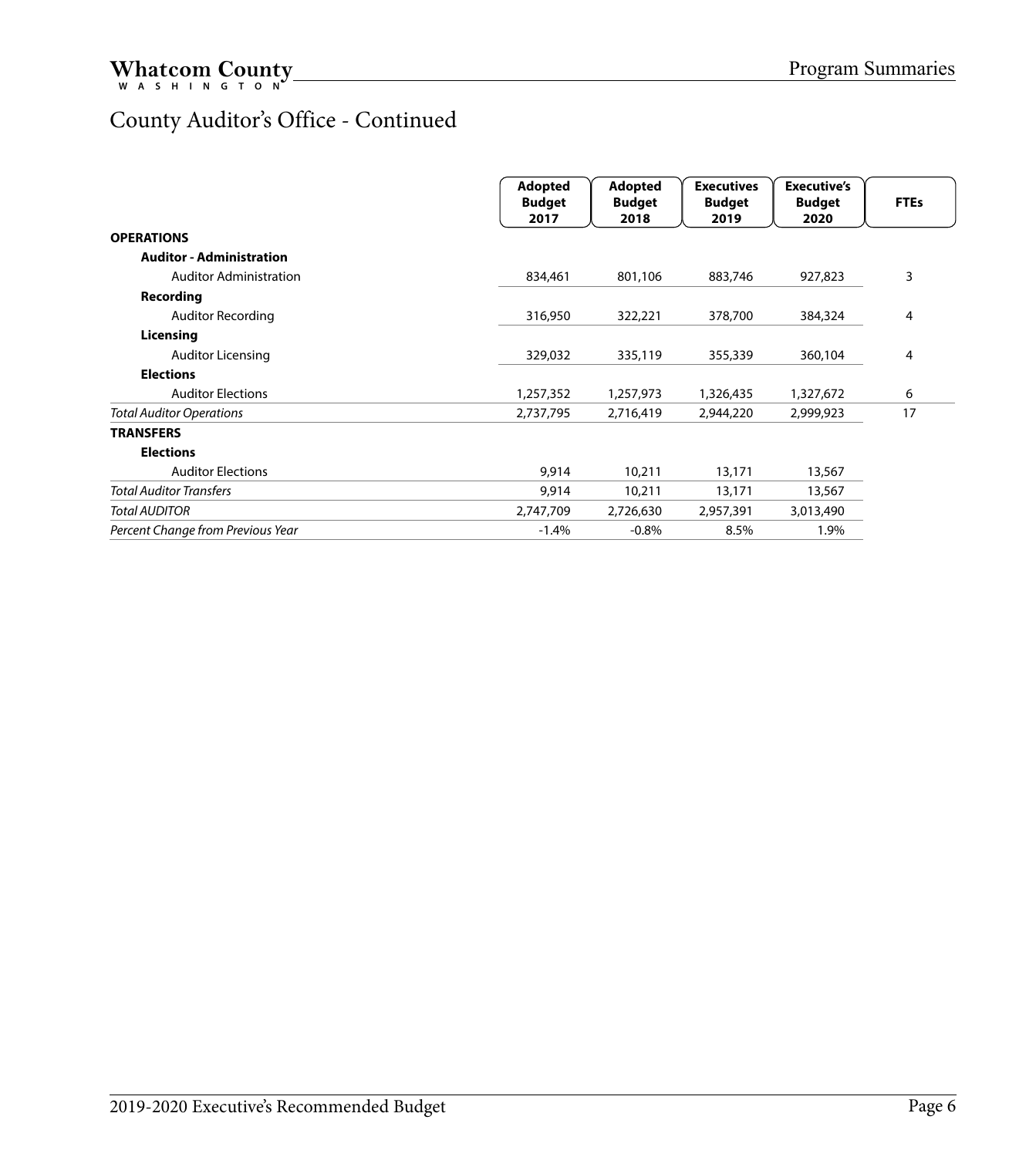## County Council's Office

<span id="page-7-0"></span>Whatcom County

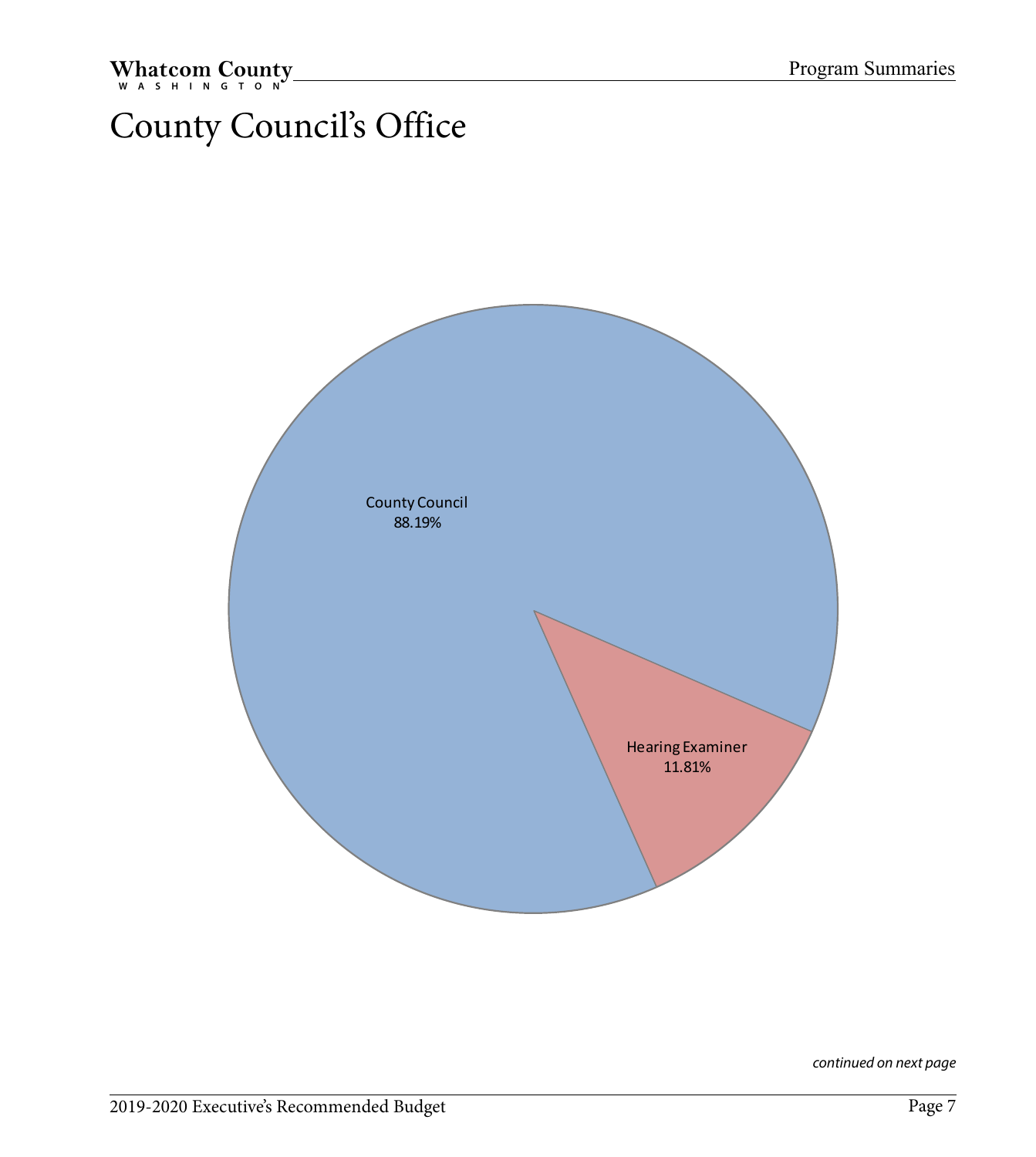#### County Council's Office - Continued

|                                   | Adopted<br><b>Budget</b><br>2017 | Adopted<br><b>Budget</b><br>2018 | <b>Executives</b><br><b>Budget</b><br>2019 | <b>Executive's</b><br><b>Budget</b><br>2020 | <b>FTEs</b> |
|-----------------------------------|----------------------------------|----------------------------------|--------------------------------------------|---------------------------------------------|-------------|
| <b>OPERATIONS</b>                 |                                  |                                  |                                            |                                             |             |
| Council                           |                                  |                                  |                                            |                                             |             |
| <b>County Council</b>             | 1,400,209                        | 1,288,444                        | 1,542,431                                  | 1,474,619                                   | 10.5        |
| <b>Hearing Examiner</b>           |                                  |                                  |                                            |                                             |             |
| <b>Hearing Examiner</b>           | 195,571                          | 196,593                          | 201,617                                    | 202,263                                     |             |
| <b>Total Council Operations</b>   | 1,595,780                        | 1,485,037                        | 1,744,048                                  | 1,676,882                                   | 11.5        |
| Total COUNCIL                     | 1,595,780                        | 1,485,037                        | 1,744,048                                  | 1,676,882                                   |             |
| Percent Change from Previous Year | 20.1%                            | $-6.9\%$                         | 17.4%                                      | $-3.9%$                                     |             |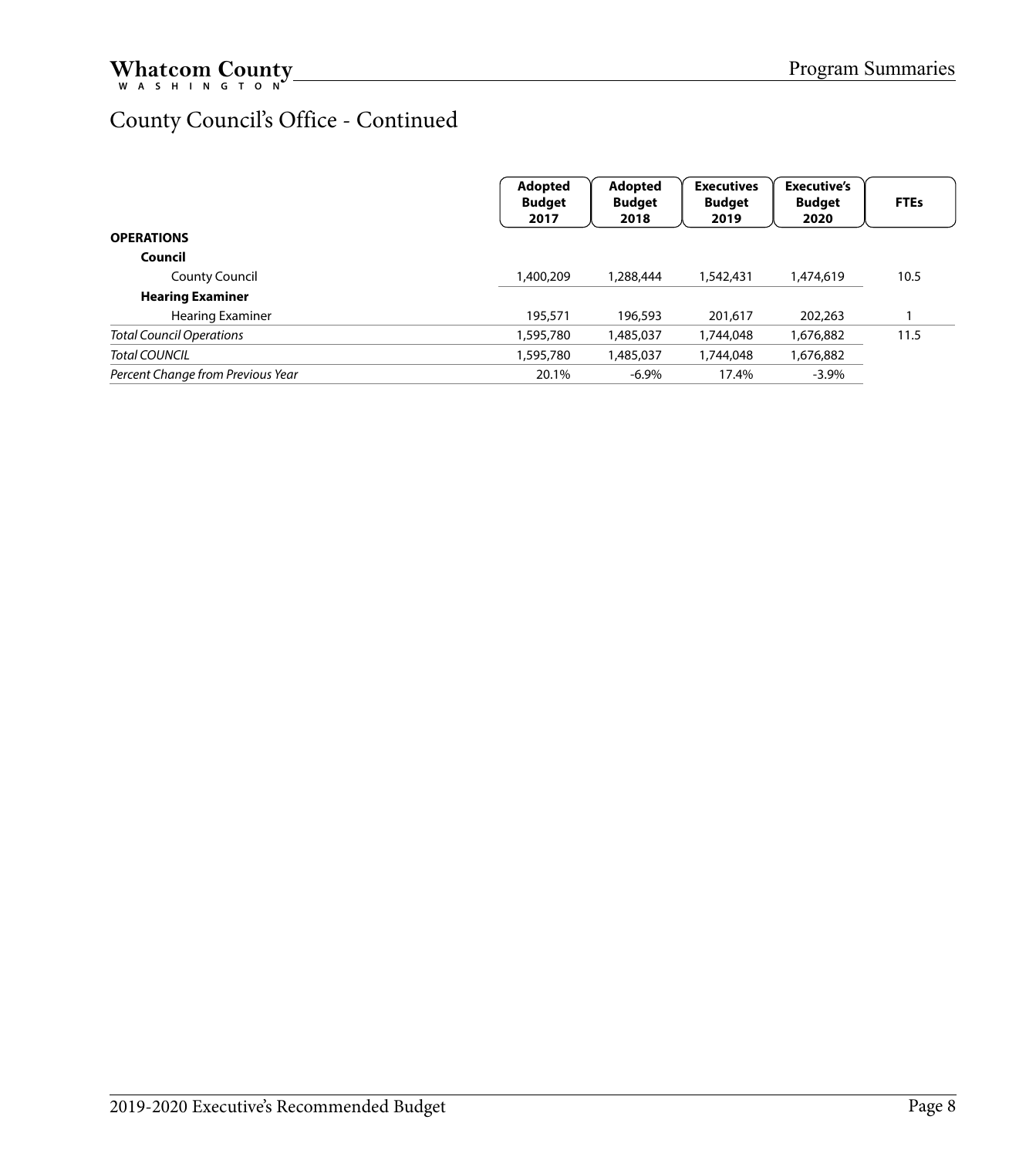## <span id="page-9-0"></span>District Court

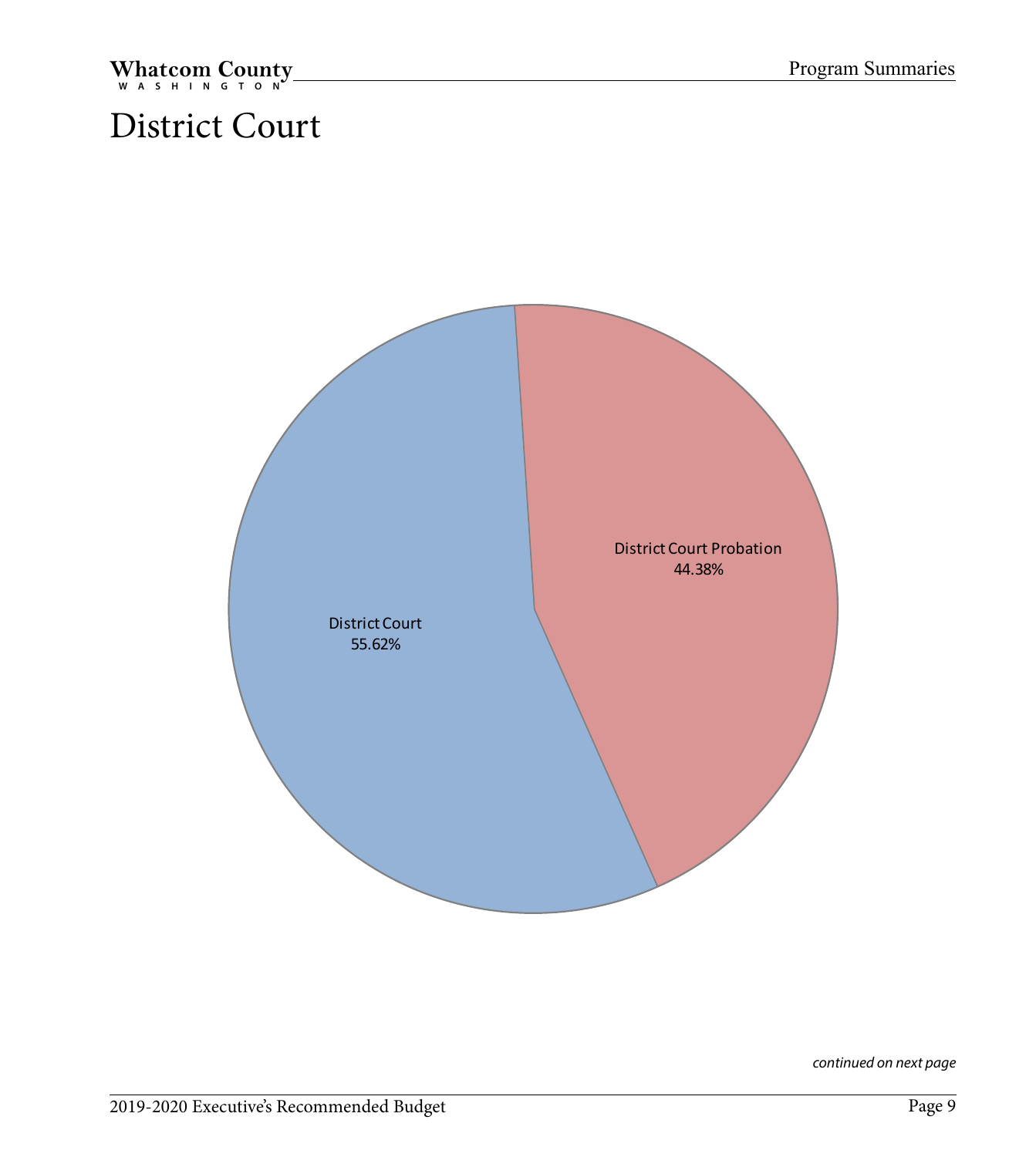#### District Court - Continued

|                                        | Adopted<br><b>Budget</b><br>2017 | Adopted<br><b>Budget</b><br>2018 | <b>Executives</b><br><b>Budget</b><br>2019 | <b>Executive's</b><br><b>Budget</b><br>2020 | <b>FTEs</b> |
|----------------------------------------|----------------------------------|----------------------------------|--------------------------------------------|---------------------------------------------|-------------|
| <b>OPERATIONS</b>                      |                                  |                                  |                                            |                                             |             |
| <b>District Court</b>                  |                                  |                                  |                                            |                                             |             |
| District Court                         | 2,353,334                        | 2,394,946                        | 2,546,145                                  | 2,557,440                                   | 19.5        |
| <b>District Court Probation</b>        |                                  |                                  |                                            |                                             |             |
| <b>District Court Probation</b>        | 1,692,590                        | 1,709,449                        | 2,029,333                                  | 2.042.445                                   | 14          |
| <b>Total District Court Operations</b> | 4,045,924                        | 4,104,395                        | 4,575,478                                  | 4,599,885                                   | 33.5        |
| <b>Total DISTRICT COURT</b>            | 4,045,924                        | 4,104,395                        | 4,575,478                                  | 4,599,885                                   |             |
| Percent Change from Previous Year      | 6.8%                             | .4%                              | 11.5%                                      | 0.5%                                        |             |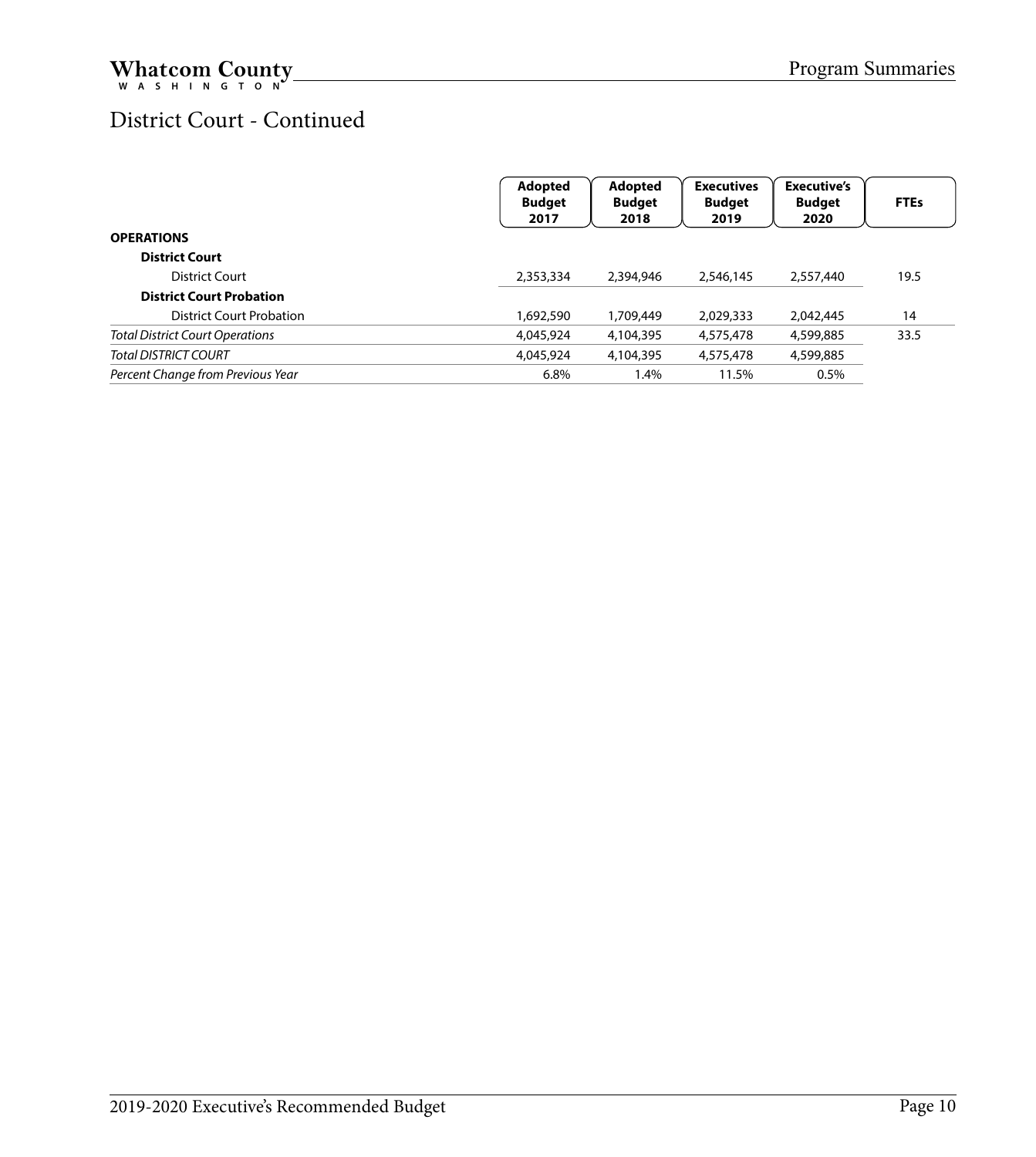## <span id="page-11-0"></span>County Executive's Office

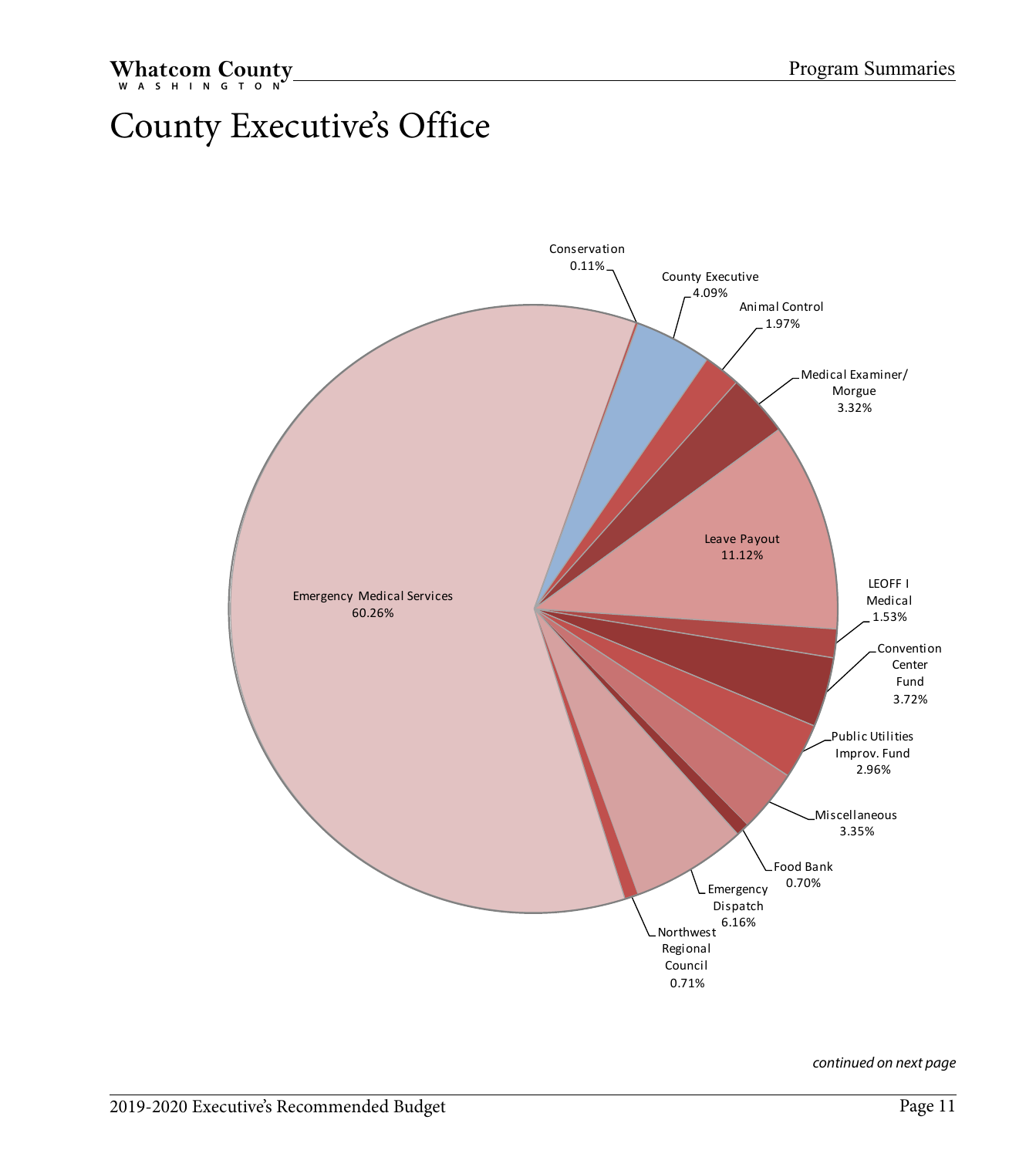#### County Executive's Office - Continued

|                                          | Adopted<br><b>Budget</b> | Adopted<br><b>Budget</b> | <b>Executives</b><br><b>Budget</b> | <b>Executive's</b><br><b>Budget</b> | <b>FTEs</b> |
|------------------------------------------|--------------------------|--------------------------|------------------------------------|-------------------------------------|-------------|
|                                          | 2017                     | 2018                     | 2019                               | 2020                                |             |
| <b>OPERATIONS</b>                        |                          |                          |                                    |                                     |             |
| <b>County Executive</b>                  |                          |                          |                                    |                                     |             |
| <b>County Executive</b>                  | 724,212                  | 732,667                  | 798,972                            | 810,699                             | 4.5         |
| <b>Non-Departmental</b>                  |                          |                          |                                    |                                     |             |
| <b>Animal Control</b>                    | 388,591                  | 386,529                  | 386,529                            | 386,529                             |             |
| Medical Examiner/Morgue                  | 525,099                  | 531,149                  | 643,306                            | 664,237                             |             |
| Leave Payout                             | 1,697,250                | 2,732,250                | 1,575,000                          | 2,800,000                           |             |
| <b>LEOFF I Medical</b>                   | 300,500                  | 300,500                  | 300,500                            | 300,500                             |             |
| <b>Convention Center Fund</b>            | 650,400                  | 650,400                  | 736,500                            | 725,000                             |             |
| Public Utilities Improv. Fund            | 2,435,500                | 204,202                  | 717,300                            | 447,300                             |             |
| Miscellaneous                            | 642,409                  | 647,472                  | 659,051                            | 657,115                             |             |
| Food Bank                                | 138,000                  | 138,000                  | 138,000                            | 138,000                             |             |
| <b>Emergency Dispatch</b>                | 935,779                  | 982,568                  | 1,149,192                          | 1,272,962                           |             |
| Northwest Regional Council               | 130,427                  | 130,427                  | 139,585                            | 139,585                             |             |
| <b>Emergency Medical Services</b>        | 7,705,898                | 7,923,812                | 11,467,150                         | 12,241,533                          |             |
| Conservation                             | 25,600                   | 25,600                   | 23,300                             | 20,000                              |             |
| <b>Total Non-Departmental</b>            | 15,575,453               | 14,652,909               | 17,935,413                         | 19,792,761                          |             |
| <b>Total County Executive Operations</b> | 16,299,665               | 15,385,576               | 18,734,385                         | 20,603,460                          | 4.5         |
| <b>CAPITAL</b>                           |                          |                          |                                    |                                     |             |
| <b>Non-Departmental</b>                  |                          |                          |                                    |                                     |             |
| Miscellaneous                            | 232,400                  |                          |                                    |                                     |             |
| <b>Emergency Medical Services</b>        |                          |                          | $\overline{\phantom{m}}$           | 749,100                             |             |
| <b>Total Non-Departmental</b>            | 232,400                  | $\sim$                   | $\overline{a}$                     | 749,100                             |             |
| <b>Total County Executive Capital</b>    | 232,400                  | $\overline{a}$           |                                    | 749,100                             |             |
| <b>TRANSFERS</b>                         |                          |                          |                                    |                                     |             |
| <b>Non-Departmental</b>                  |                          |                          |                                    |                                     |             |
| <b>Transfers to Other Funds</b>          | 12,787,038               | 8,591,528                | 12,677,548                         | 10,688,055                          |             |
| Public Utilities Improv. Fund            | 1,004,313                |                          | 460,644                            | 65,758                              |             |
| Miscellaneous                            | 59,431                   | 60,105                   | 67,659                             | 67,913                              |             |
| <b>Emergency Medical Services</b>        | 2,500,000                | 2,700,000                |                                    |                                     |             |
| Conservation                             | 155,500                  | 157,200                  | 272,500                            | 277,500                             |             |
| <b>Total Non-Departmental</b>            | 16,506,282               | 11,508,833               | 13,478,351                         | 11,099,226                          |             |
| <b>Total County Executive Transfers</b>  | 16,506,282               | 11,508,833               | 13,478,351                         | 11,099,226                          |             |
| TOTAL COUNTY EXECUTIVE                   | 33,038,347               | 26,894,409               | 32,212,736                         | 32,451,786                          |             |
| Percent Change from Previous Year        | 28.4%                    | $-18.6%$                 | 19.8%                              | 0.7%                                |             |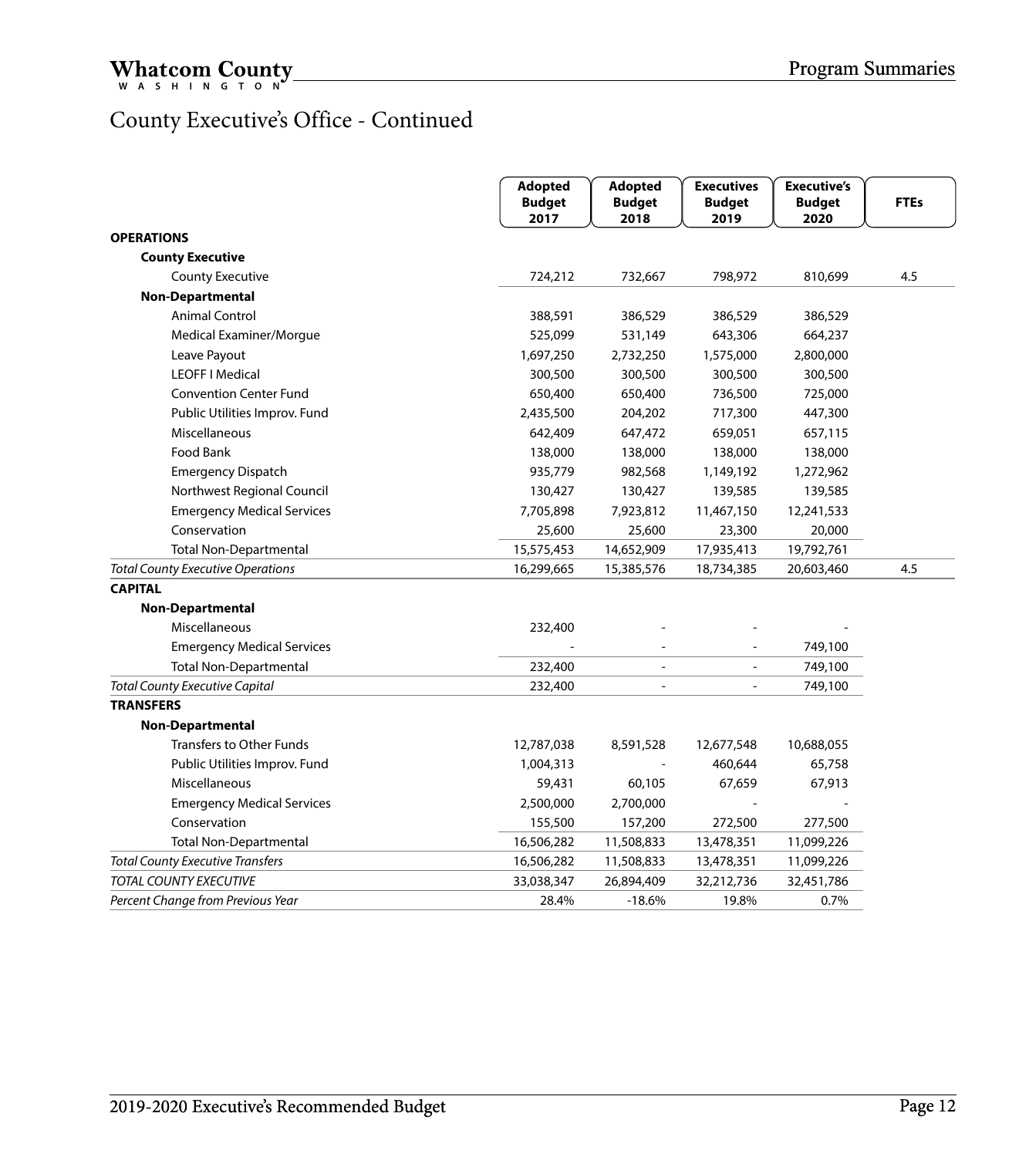## <span id="page-13-0"></span>Health Department

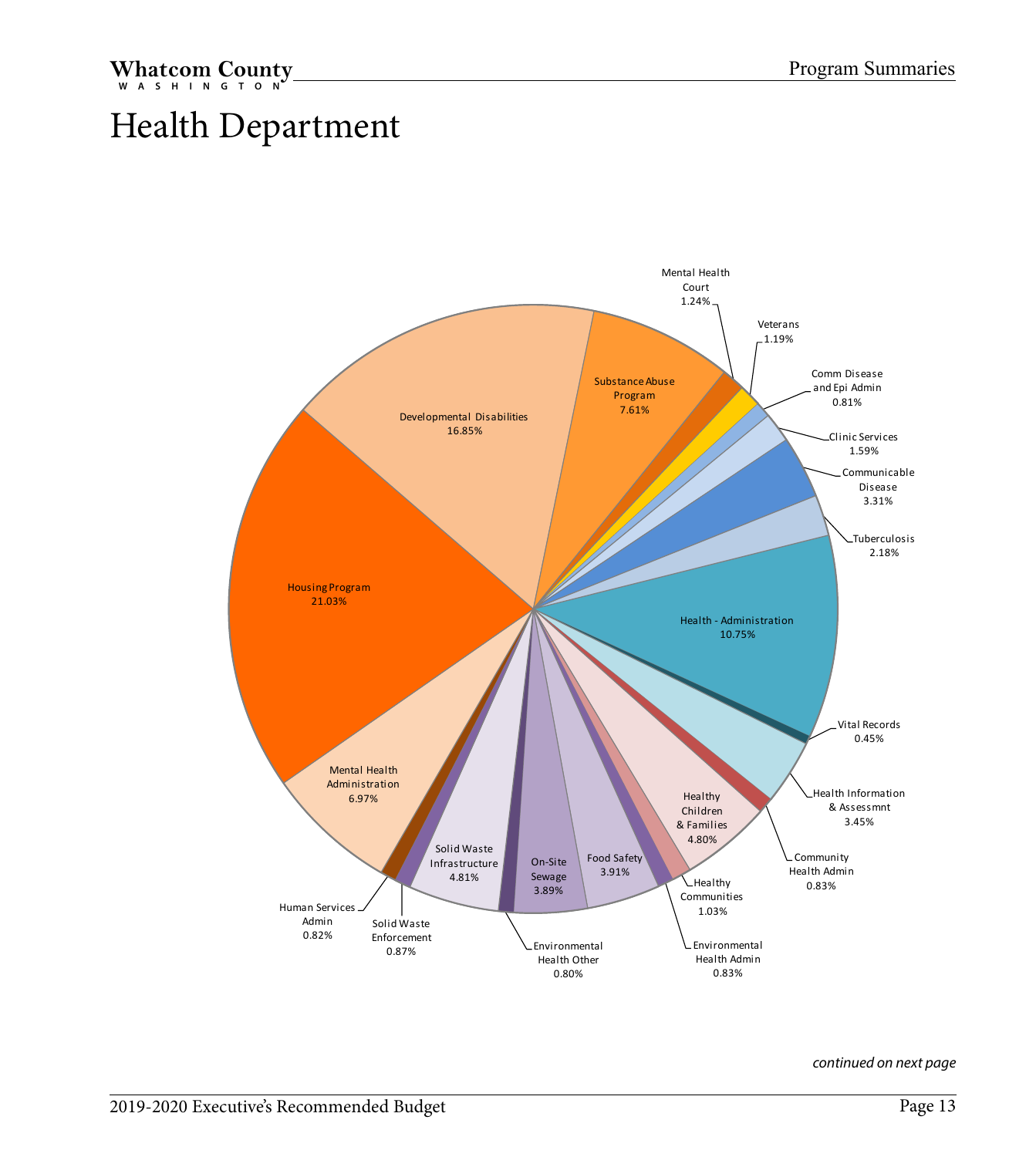#### Health Department - Continued

|                                    | Adopted               | Adopted                  | <b>Executives</b>        | <b>Executive's</b>    |             |
|------------------------------------|-----------------------|--------------------------|--------------------------|-----------------------|-------------|
|                                    | <b>Budget</b><br>2017 | <b>Budget</b><br>2018    | <b>Budget</b><br>2019    | <b>Budget</b><br>2020 | <b>FTEs</b> |
| <b>OPERATIONS</b>                  |                       |                          |                          |                       |             |
| <b>Health - Administration</b>     |                       |                          |                          |                       |             |
| Health - Administration            | 1,863,242             | 1,860,064                | 2,396,895                | 2,396,640             |             |
| <b>Vital Records</b>               | 79,101                | 79,678                   | 99,014                   | 99,700                |             |
| Health Information & Assessmnt     | 633,082               | 645,805                  | 781,370                  | 754,904               |             |
| <b>Total Health Administration</b> | 2,575,425             | 2,585,547                | 3,277,279                | 3,251,244             | 15.6        |
| <b>Community Health</b>            |                       |                          |                          |                       |             |
| Community Health Admin             | 218,384               | 219,509                  | 186,704                  | 181,618               |             |
| Healthy Children & Families        | 1,245,237             | 1,272,906                | 1,056,225                | 1,083,845             |             |
| <b>Healthy Communities</b>         | 178,481               | 185,165                  | 232,684                  | 228,300               |             |
| <b>Total Community Health</b>      | 1,642,102             | 1,677,580                | 1,475,613                | 1,493,763             | 16.8        |
| <b>Environmental Health</b>        |                       |                          |                          |                       |             |
| <b>Environmental Health Admin</b>  | 166,599               | 167,746                  | 189,734                  | 179,992               |             |
| <b>Drinking Water</b>              | 77,106                | 77,907                   | 85,592                   | 86,478                |             |
| Food Safety                        | 784,491               | 793,621                  | 866,269                  | 874,918               |             |
| On-Site Sewage                     | 854,761               | 868,275                  | 859,881                  | 873,861               |             |
| Living Environment Program         | 90,630                | 91,124                   | 92,150                   | 92,634                |             |
| Solid Waste Infrastructure         | 834,309               | 771,214                  | 1,087,752                | 1,056,358             |             |
| Solid Waste Enforcement            | 338,443               | 342,071                  | 193,887                  | 193,503               |             |
| <b>Total Environmental Health</b>  | 3,146,339             | 3,111,958                | 3,375,265                | 3,357,744             | 22.5        |
| <b>Human Services</b>              |                       |                          |                          |                       |             |
| Human Services Admin               | 167,510               | 168,428                  | 182,384                  | 182,891               |             |
| Mental Health Administration       | 3,263,552             | 3,411,151                | 1,585,468                | 1,522,703             |             |
| Housing Program                    | 3,425,409             | 3,462,113                | 4,660,691                | 4,715,075             |             |
| <b>Developmental Disabilities</b>  | 3,261,931             | 3,258,827                | 3,754,000                | 3,755,027             |             |
| Substance Abuse Program            | 312,664               | 316,429                  | 1,760,818                | 1,629,621             |             |
| <b>Mental Health Court</b>         | 253,503               | 253,020                  | 273,050                  | 277,628               |             |
| Veterans                           | 292,240               | 270,891                  | 261,398                  | 269,964               |             |
| <b>Total Human Services</b>        | 10,976,809            | 11,140,859               | 12,477,809               | 12,352,909            | 12          |
| <b>Communicable Diseases</b>       |                       |                          |                          |                       |             |
| Comm Disease and Epi Admin         | 152,286               | 157,860                  | 181,473                  | 177,492               |             |
| <b>Clinic Services</b>             | 350,395               | 363,466                  | 341,335                  | 365,615               |             |
| Communicable Disease               | 516,928               | 529,651                  | 740,962                  | 736,571               |             |
| Tuberculosis (TB)                  | 383,937               | 392,658                  | 477,434                  | 492,097               |             |
| <b>Total Communicable Diseases</b> | 1,403,546             | 1,443,635                | 1,741,204                | 1,771,775             | 12.5        |
| <b>Total Health Operations</b>     | 19,744,221            | 19,959,579               | 22,347,170               | 22,227,435            | 79.4        |
| <b>CAPITAL</b>                     |                       |                          |                          |                       |             |
| <b>Community Health</b>            |                       |                          |                          |                       |             |
| Healthy Children & Families        | 30,000                | $\sim$                   | $\overline{\phantom{a}}$ |                       |             |
| <b>Total Community Health</b>      | 30,000                | $\overline{\phantom{a}}$ | $\overline{\phantom{a}}$ |                       |             |
| <b>Total Health Capital</b>        | 30,000                | ÷                        | ÷.                       |                       |             |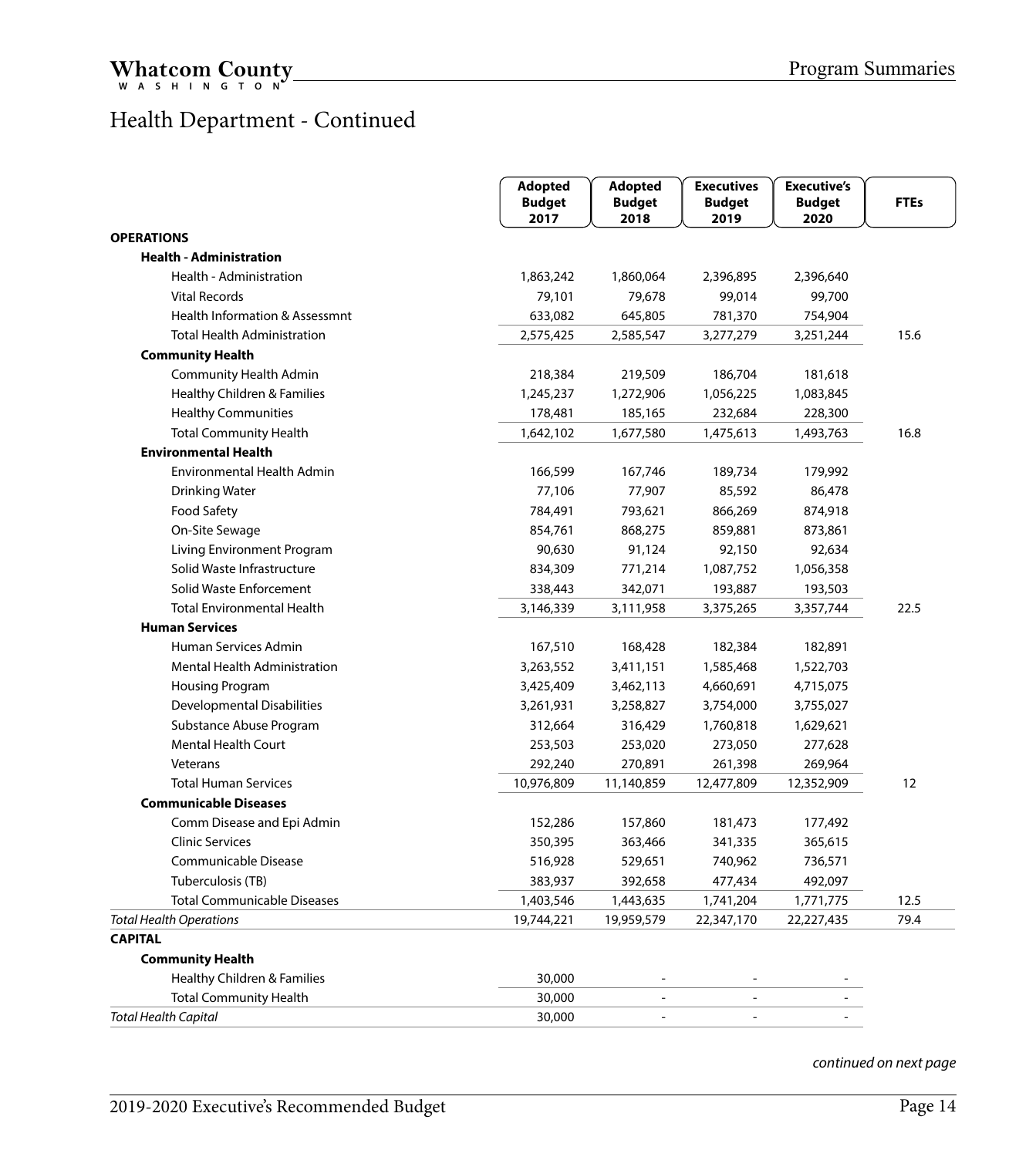#### Health Department - Continued

|                                     | Adopted<br><b>Budget</b><br>2017 | <b>Adopted</b><br><b>Budget</b><br>2018 | <b>Executives</b><br><b>Budget</b><br>2019 | <b>Executive's</b><br><b>Budget</b><br>2020 | <b>FTEs</b> |
|-------------------------------------|----------------------------------|-----------------------------------------|--------------------------------------------|---------------------------------------------|-------------|
| <b>TRANSFERS</b>                    |                                  |                                         |                                            |                                             |             |
| <b>Environmental Health</b>         |                                  |                                         |                                            |                                             |             |
| Solid Waste Infrastructure          | 392,846                          | 378,594                                 | 338,580                                    | 329,187                                     |             |
| <b>Total Environmental Health</b>   | 392,846                          | 378,594                                 | 338,580                                    | 329,187                                     |             |
| <b>Human Services</b>               |                                  |                                         |                                            |                                             |             |
| <b>Mental Health Administration</b> | 1,001,772                        | 1,020,326                               | 1,617,685                                  | 1,636,560                                   |             |
| Housing Program                     | 75,024                           | 78,775                                  | 108,484                                    | 119,333                                     |             |
| Developmental Disabilities          |                                  |                                         | 55,098                                     | 55,098                                      |             |
| Substance Abuse Program             | 2,119                            | 2,119                                   |                                            |                                             |             |
| <b>Mental Health Court</b>          | 23,018                           | 23,700                                  |                                            |                                             |             |
| Veterans                            | 26,535                           | 24,597                                  | 53,560                                     | 55,316                                      |             |
| <b>Total Human Services</b>         | 1,128,468                        | 1,149,517                               | 1,834,827                                  | 1,866,307                                   |             |
| <b>Total Health Transfers</b>       | 1,521,314                        | 1,528,111                               | 2,173,407                                  | 2,195,494                                   |             |
| <b>TOTAL HEALTH</b>                 | 21,295,535                       | 21,487,690                              | 24,520,577                                 | 24,422,929                                  |             |
| Percent Change from Previous Year   | 8.3%                             | $0.9\%$                                 | 14.1%                                      | $-0.4%$                                     |             |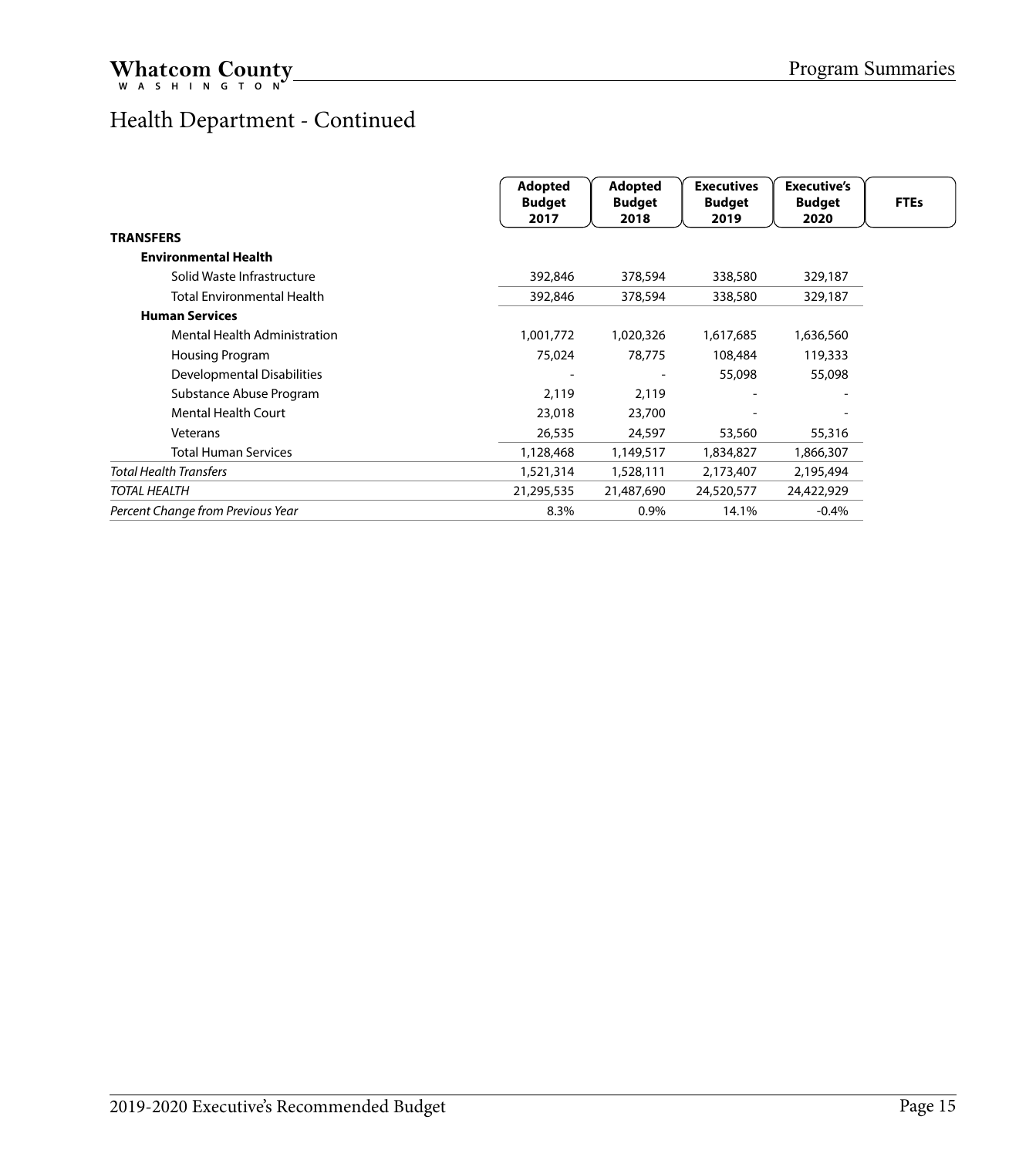## <span id="page-16-0"></span>Parks & Recreation Department

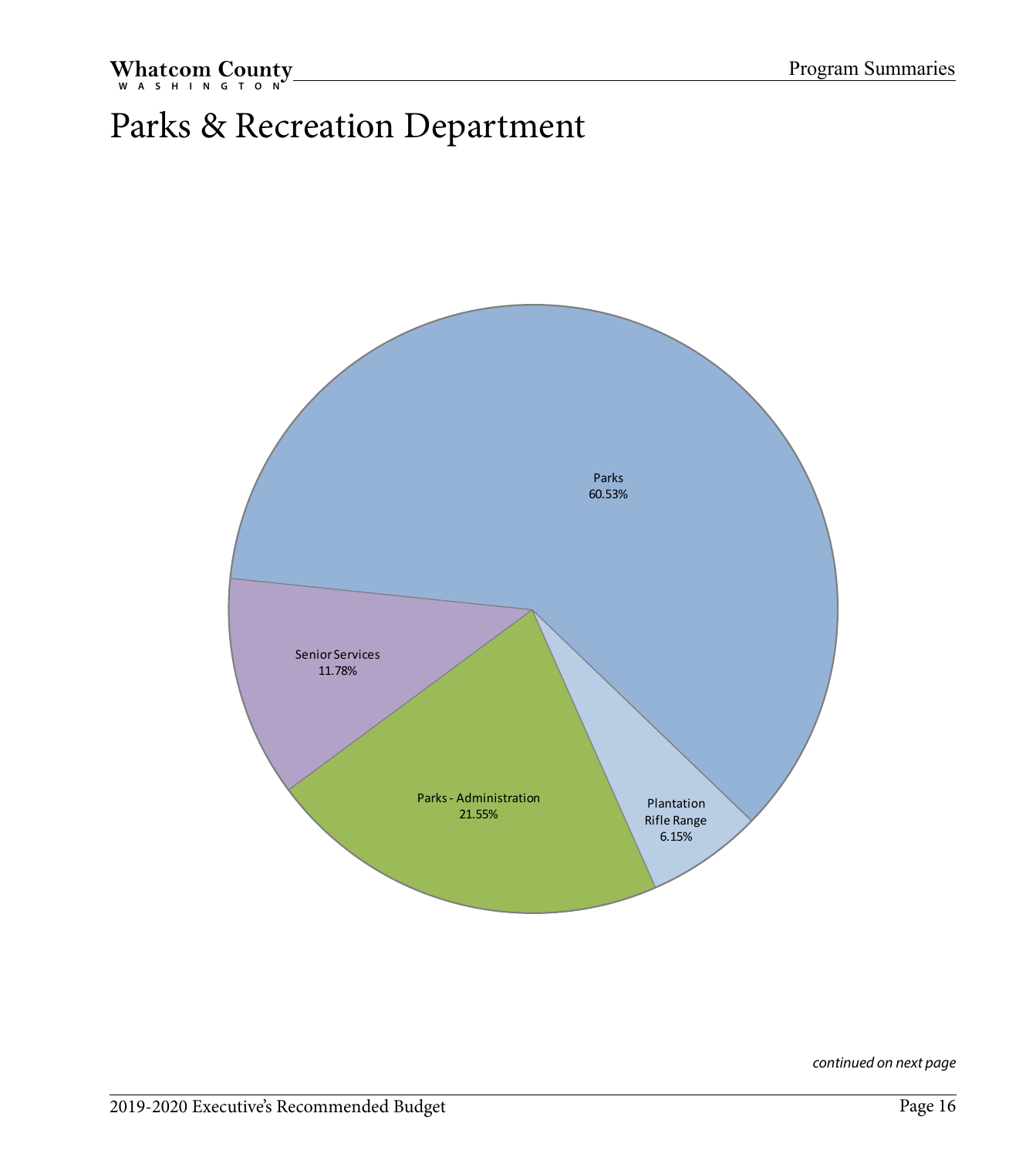#### Parks & Recreation Department - Continued

|                                           | Adopted<br><b>Budget</b><br>2017 | <b>Adopted</b><br><b>Budget</b><br>2018 | <b>Executives</b><br><b>Budget</b><br>2019 | <b>Executive's</b><br><b>Budget</b><br>2020 | <b>FTEs</b> |
|-------------------------------------------|----------------------------------|-----------------------------------------|--------------------------------------------|---------------------------------------------|-------------|
| <b>OPERATIONS</b>                         |                                  |                                         |                                            |                                             |             |
| <b>Parks Administration</b>               |                                  |                                         |                                            |                                             |             |
| Parks - Administration                    | 901,956                          | 918,030                                 | 1,033,113                                  | 924,130                                     | 6           |
| <b>Senior Services</b>                    |                                  |                                         |                                            |                                             |             |
| <b>Senior Services</b>                    | 495,742                          | 497,842                                 | 531,193                                    | 538,775                                     |             |
| <b>Maintenance &amp; Operation</b>        |                                  |                                         |                                            |                                             |             |
| Parks                                     | 2,366,506                        | 2,400,880                               | 2,677,007                                  | 2,821,674                                   |             |
| <b>Plantation Rifle Range</b>             | 264,144                          | 264,144                                 | 278,651                                    | 279,751                                     |             |
| <b>Total Maintenance &amp; Operations</b> | 2,630,650                        | 2,665,024                               | 2,955,658                                  | 3,101,425                                   | 19          |
| <b>Total Parks Operations</b>             | 4,028,348                        | 4,080,896                               | 4,519,964                                  | 4,564,330                                   | 25          |
| <b>CAPITAL</b>                            |                                  |                                         |                                            |                                             |             |
| <b>Maintenance &amp; Operation</b>        |                                  |                                         |                                            |                                             |             |
| Parks                                     | 17,500                           | 17,500                                  | 21,500                                     | 21,500                                      |             |
| <b>Plantation Rifle Range</b>             |                                  |                                         | 10,000                                     |                                             |             |
| <b>Total Maintenance &amp; Operations</b> | 17,500                           | 17,500                                  | 31,500                                     | 21,500                                      |             |
| <b>Parks Capital</b>                      |                                  |                                         |                                            |                                             |             |
| <b>Capital Projects</b>                   | 470,000                          | 50,000                                  | 100,213                                    | 100,577                                     |             |
| <b>Total Parks Capital</b>                | 487,500                          | 67,500                                  | 131,713                                    | 122,077                                     |             |
| <b>TRANSFERS</b>                          |                                  |                                         |                                            |                                             |             |
| <b>Maintenance &amp; Operation</b>        |                                  |                                         |                                            |                                             |             |
| Parks                                     | 167,000                          | 100,000                                 | 142,000                                    | 122,600                                     |             |
| <b>Total Parks Transfers</b>              | 167,000                          | 100,000                                 | 142,000                                    | 122,600                                     |             |
| <b>TOTAL PARKS</b>                        | 4,682,848                        | 4,248,396                               | 4,793,677                                  | 4,809,007                                   |             |
| Percent Change from Previous Year         | 14.2%                            | $-9.3%$                                 | 12.8%                                      | 0.3%                                        |             |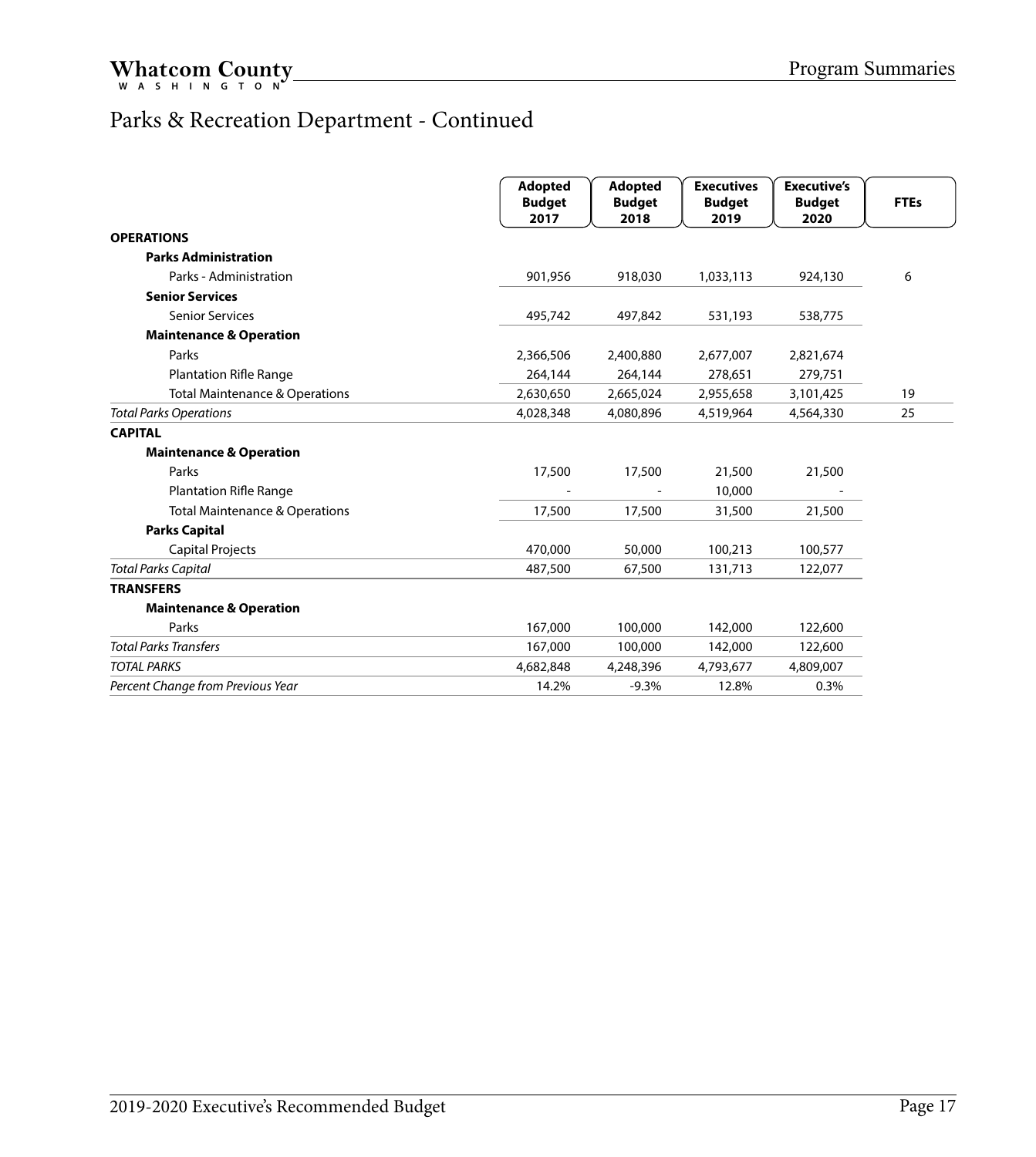## <span id="page-18-0"></span>Planning & Development Services

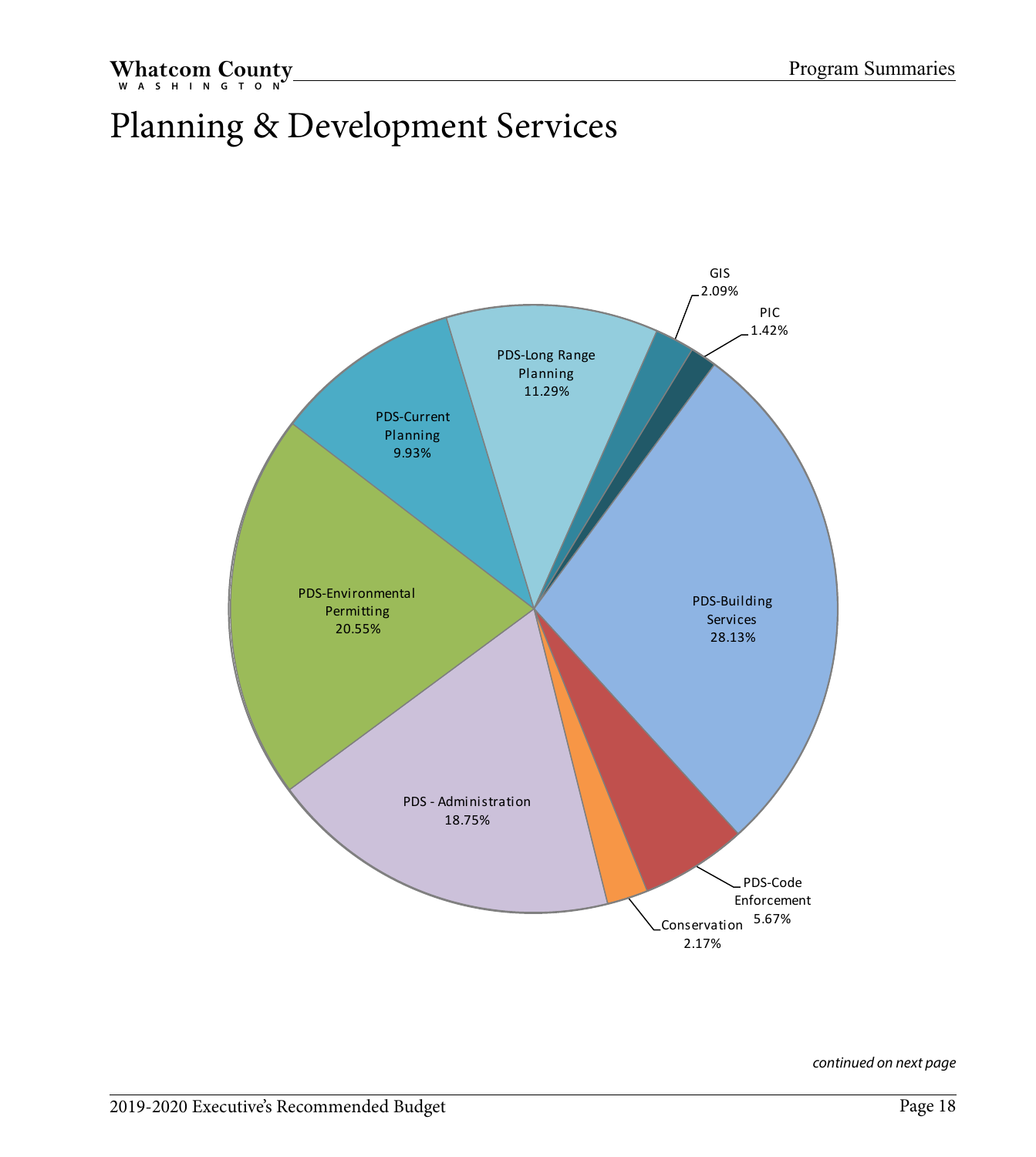#### Planning & Development Services - Continued

|                                         | <b>Adopted</b><br><b>Budget</b><br>2017 | Adopted<br><b>Budget</b><br>2018 | <b>Executives</b><br><b>Budget</b><br>2019 | <b>Executive's</b><br><b>Budget</b><br>2020 | <b>FTEs</b> |
|-----------------------------------------|-----------------------------------------|----------------------------------|--------------------------------------------|---------------------------------------------|-------------|
| <b>OPERATIONS</b>                       |                                         |                                  |                                            |                                             |             |
| <b>PDS - Administration</b>             |                                         |                                  |                                            |                                             |             |
| PDS - Administration                    | 1,070,249                               | 1,097,378                        | 1,106,577                                  | 1,138,194                                   | 4           |
| <b>Environmental Permitting</b>         |                                         |                                  |                                            |                                             |             |
| PDS-Environmental Permitting            | 1,003,640                               | 1,034,582                        | 1,217,262                                  | 1,243,570                                   | 10          |
| <b>Planning</b>                         |                                         |                                  |                                            |                                             |             |
| <b>PDS-Current Planning</b>             | 538,385                                 | 544,663                          | 592,351                                    | 596.907                                     |             |
| PDS-Long Range Planning                 | 760,180                                 | 697,666                          | 722,871                                    | 628,481                                     |             |
| GIS                                     | 118,164                                 | 118,809                          | 125,318                                    | 125,456                                     |             |
| PIC                                     | 79,580                                  | 82,530                           | 83,924                                     | 86,582                                      |             |
| <b>Total Planning</b>                   | 1,496,309                               | 1,443,668                        | 1,524,464                                  | 1,437,426                                   | 13.5        |
| <b>Building Services</b>                |                                         |                                  |                                            |                                             |             |
| <b>PDS-Building Services</b>            | 1,422,438                               | 1,582,463                        | 1,674,635                                  | 1,693,871                                   | 14          |
| <b>Code Enforcement</b>                 |                                         |                                  |                                            |                                             |             |
| PDS-Code Enforcement                    | 308,237                                 | 312,325                          | 337,623                                    | 340,866                                     | 3           |
| <b>Purchase Development Rights</b>      |                                         |                                  |                                            |                                             |             |
| Conservation                            | 100,815                                 | 102,980                          | 128,671                                    | 131,315                                     | 0.5         |
| Total Planning & Development Operations | 5,401,688                               | 5,573,396                        | 5,989,232                                  | 5,985,242                                   | 45          |
| <b>TRANSFERS</b>                        |                                         |                                  |                                            |                                             |             |
| <b>Purchase Development Rights</b>      |                                         |                                  |                                            |                                             |             |
| Conservation                            | 20,000                                  | 20,000                           |                                            |                                             |             |
| Total Planning & Development Transfers  | 20,000                                  | 20,000                           |                                            |                                             |             |
| Total PLANNING & DEVELOPMENT            | 5,421,688                               | 5,593,396                        | 5,989,232                                  | 5,985,242                                   |             |
| Percent Change from Previous Year       | 2.5%                                    | 3.2%                             | 7.1%                                       | $-0.1%$                                     |             |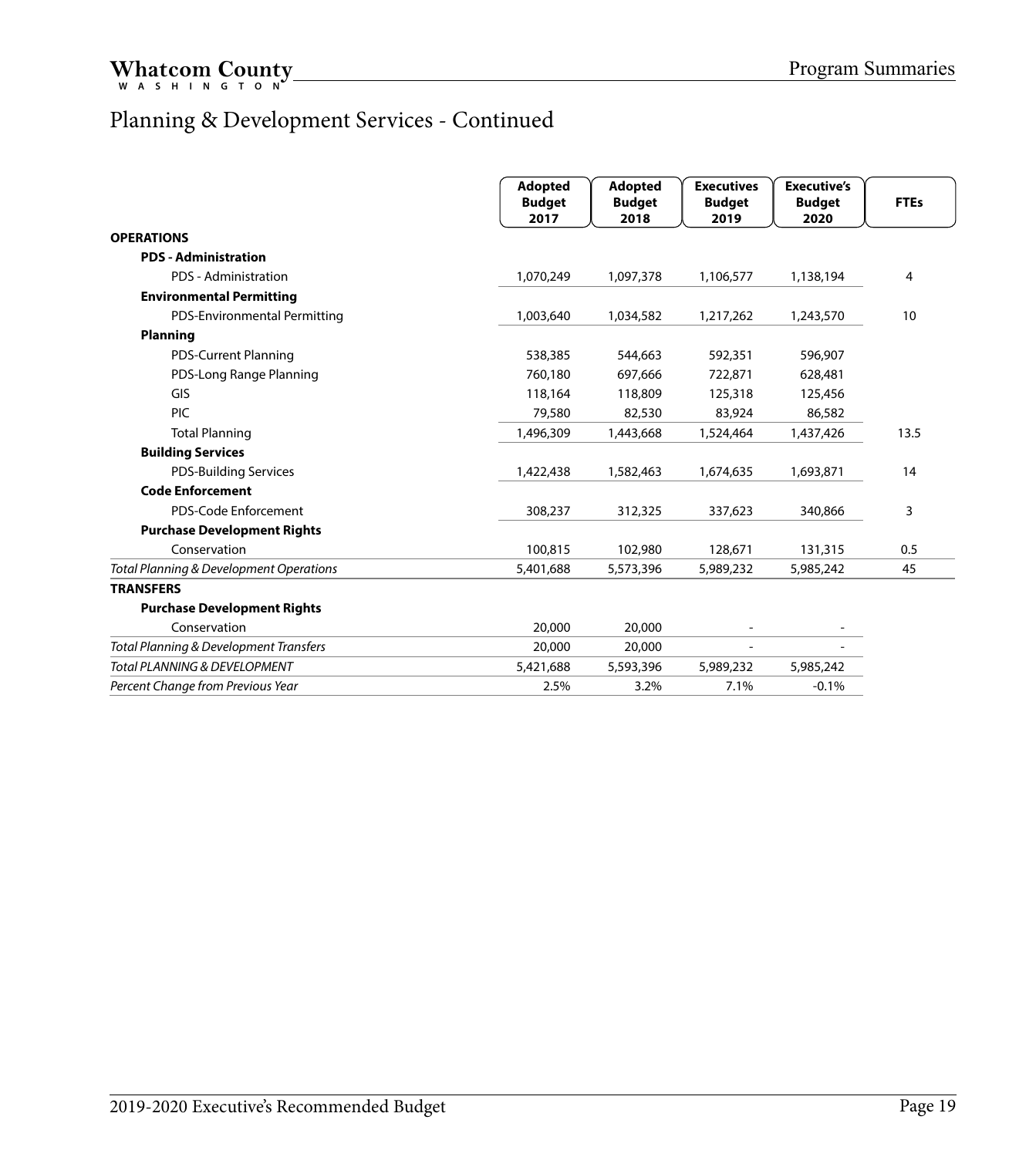## <span id="page-20-0"></span>Prosecuting Attorney's Office

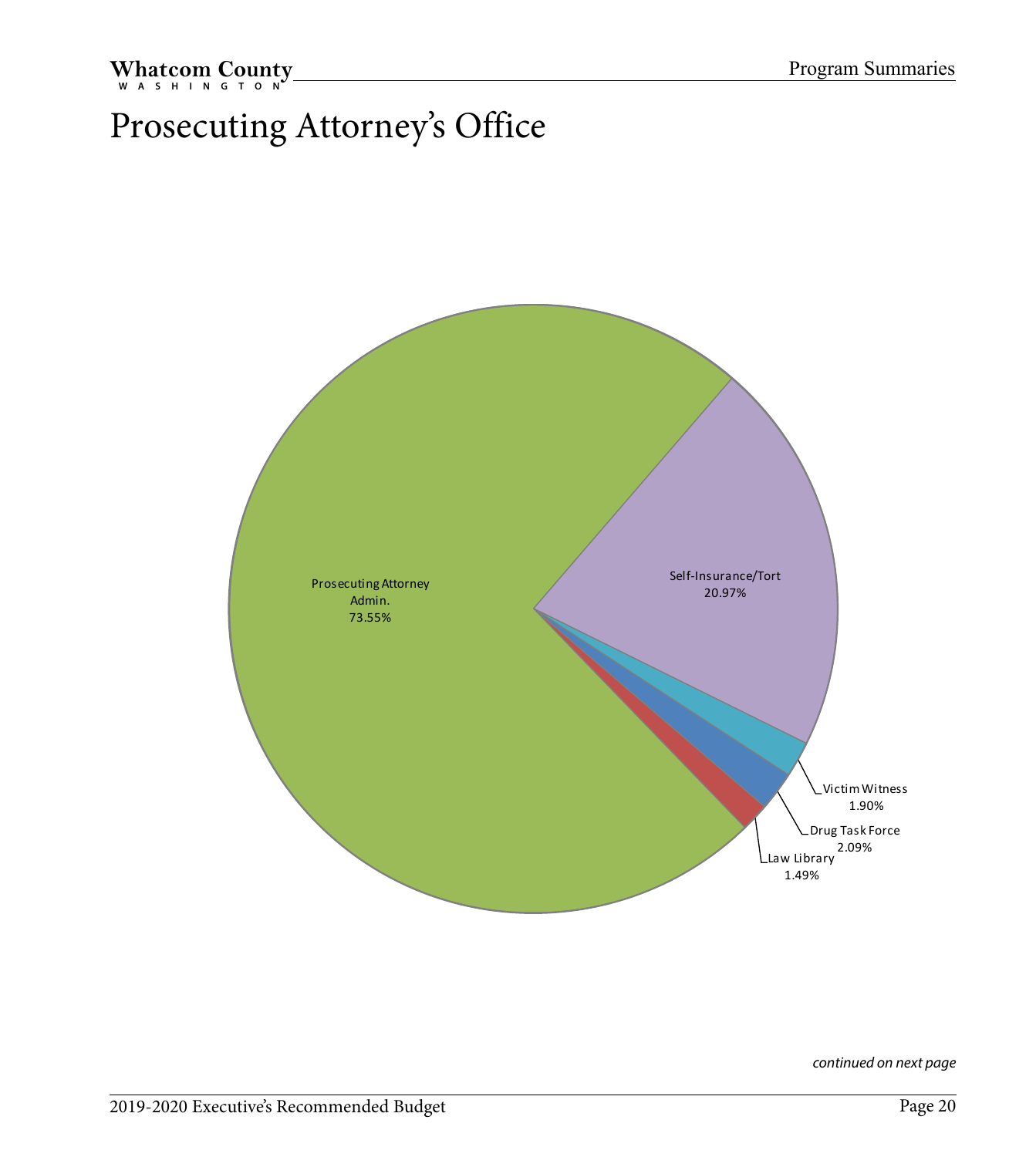#### Prosecuting Attorney's Office - Continued

|                                              | <b>Adopted</b>        | <b>Adopted</b>        | <b>Executives</b>     | <b>Executive's</b>    |             |
|----------------------------------------------|-----------------------|-----------------------|-----------------------|-----------------------|-------------|
|                                              | <b>Budget</b><br>2017 | <b>Budget</b><br>2018 | <b>Budget</b><br>2019 | <b>Budget</b><br>2020 | <b>FTEs</b> |
| <b>OPERATIONS</b>                            |                       |                       |                       |                       |             |
| <b>Prosecuting Attorney Administration</b>   |                       |                       |                       |                       |             |
| Prosecuting Attorney Admin.                  | 6,242,032             | 6,383,675             | 6,537,238             | 6,650,578             | 47.4        |
| Self-Insurance/Tort                          |                       |                       |                       |                       |             |
| Self-Insurance/Tort                          | 1,476,821             | 1,766,705             | 1,879,866             | 1,880,038             |             |
| <b>Victim Witness</b>                        |                       |                       |                       |                       |             |
| <b>Victim Witness</b>                        | 149,467               | 156,316               | 165,602               | 174,261               | 2           |
| <b>Drug Fund</b>                             |                       |                       |                       |                       |             |
| Drug Task Force                              | 183,500               | 153,500               | 187,000               | 187,000               |             |
| <b>Law Library</b>                           |                       |                       |                       |                       |             |
| Law Library                                  | 128,448               | 130,909               | 132,751               | 135,167               | 0.5         |
| <b>Total Prosecuting Attorney Operations</b> | 8,180,268             | 8,591,105             | 8,902,457             | 9,027,044             | 49.9        |
| <b>CAPITAL</b>                               |                       |                       |                       |                       |             |
| <b>Drug Fund</b>                             |                       |                       |                       |                       |             |
| Drug Task Force                              | 250,000               |                       | 250,000               | 169,625               |             |
| <b>Total Prosecuting Attorney Capital</b>    | 250,000               |                       | 250,000               | 169,625               |             |
| <b>TRANSFERS</b>                             |                       |                       |                       |                       |             |
| Self-Insurance/Tort                          |                       |                       |                       |                       |             |
| Self-Insurance/Tort                          | 193,443               | 195,011               | 239,442               | 249,141               |             |
| <b>Victim Witness</b>                        |                       |                       |                       |                       |             |
| <b>Victim Witness</b>                        | 13,787                | 13,841                | 2,066                 | 2,128                 |             |
| <b>Total Prosecuting Attorney Transfers</b>  | 416,714               | 208,852               | 241,508               | 251,269               |             |
| <b>Total PROSECUTING ATTORNEY</b>            | 8,846,982             | 8,799,957             | 9,393,965             | 9,447,938             |             |
| Percent Change from Previous Year            | 9.2%                  | $-0.5%$               | 6.8%                  | 0.6%                  |             |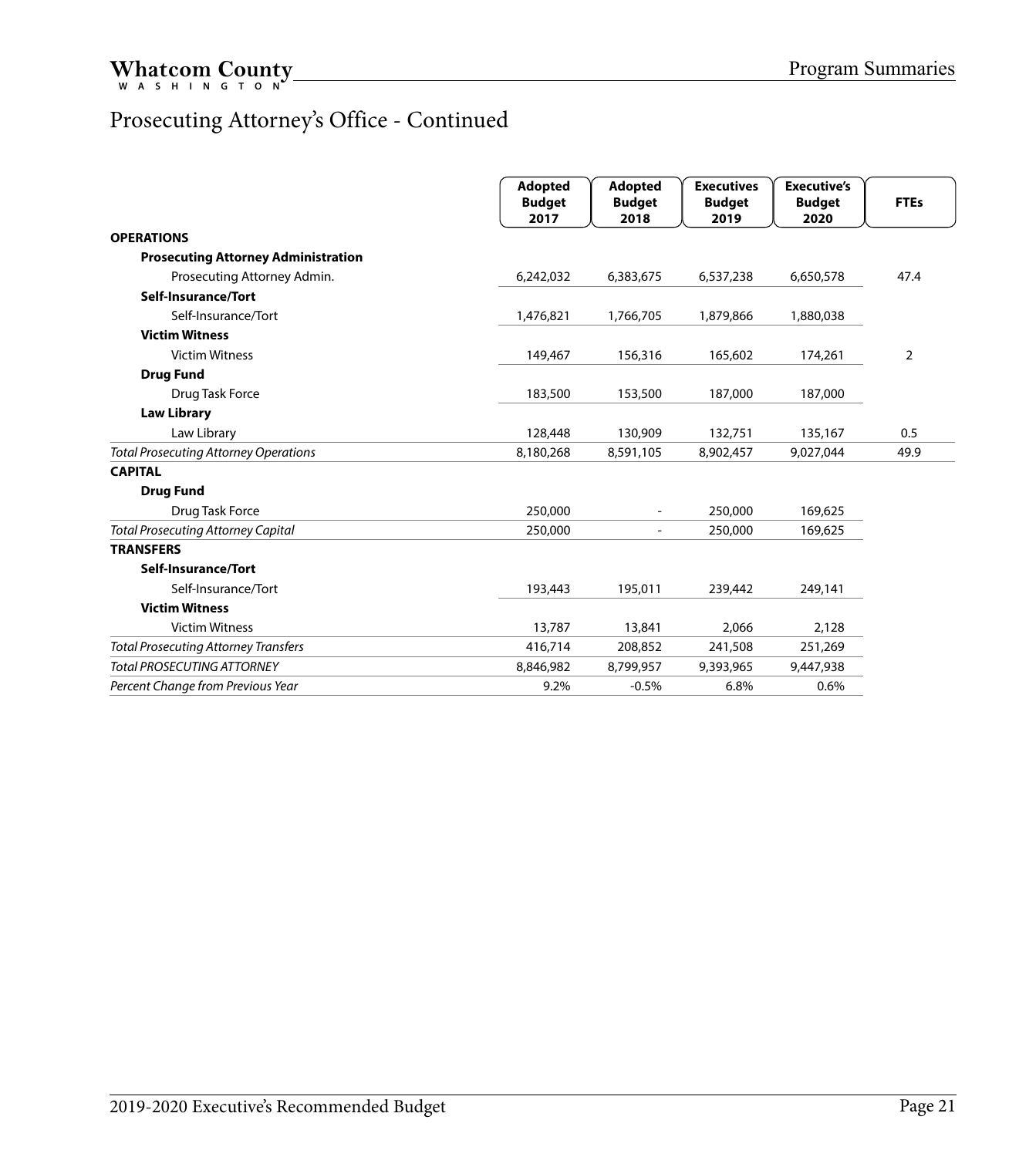## <span id="page-22-0"></span>Public Defender's Office

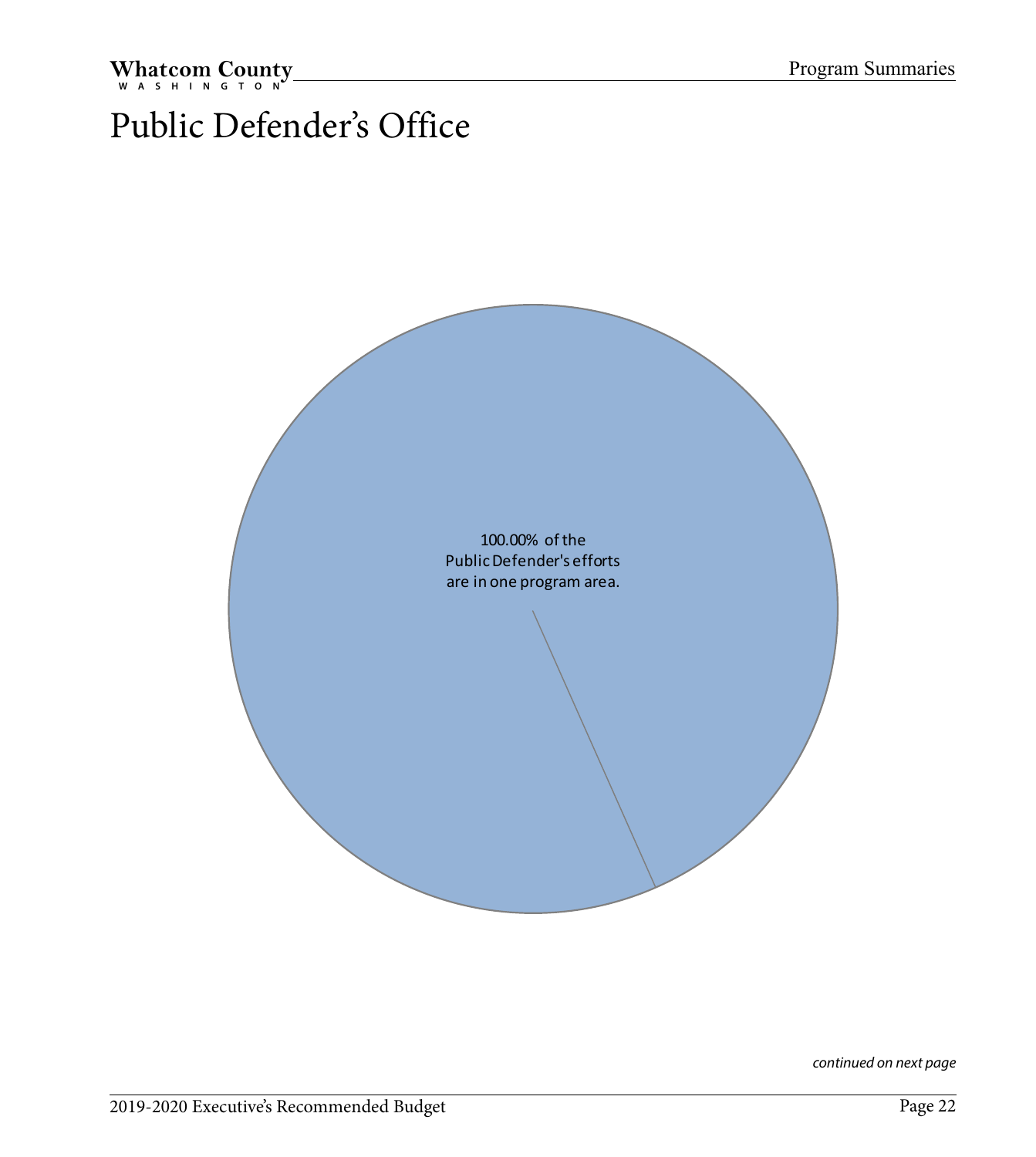#### Public Defender's Office - Continued

|                                         | Adopted<br><b>Budget</b><br>2017 | Adopted<br><b>Budget</b><br>2018 | <b>Executives</b><br><b>Budget</b><br>2019 | <b>Executive's</b><br><b>Budget</b><br>2020 | <b>FTEs</b> |
|-----------------------------------------|----------------------------------|----------------------------------|--------------------------------------------|---------------------------------------------|-------------|
| <b>OPERATIONS</b>                       |                                  |                                  |                                            |                                             |             |
| <b>Public Defender</b>                  |                                  |                                  |                                            |                                             |             |
| Public Defender                         | 3,981,747                        | 4,091,868                        | 4,318,112                                  | 4,435,217                                   | 31          |
| <b>Total Public Defender Operations</b> | 3,981,747                        | 4,091,868                        | 4,318,112                                  | 4,435,217                                   | 31          |
| Percent Change from Previous Year       | 9.0%                             | 2.8%                             | 5.5%                                       | 2.7%                                        |             |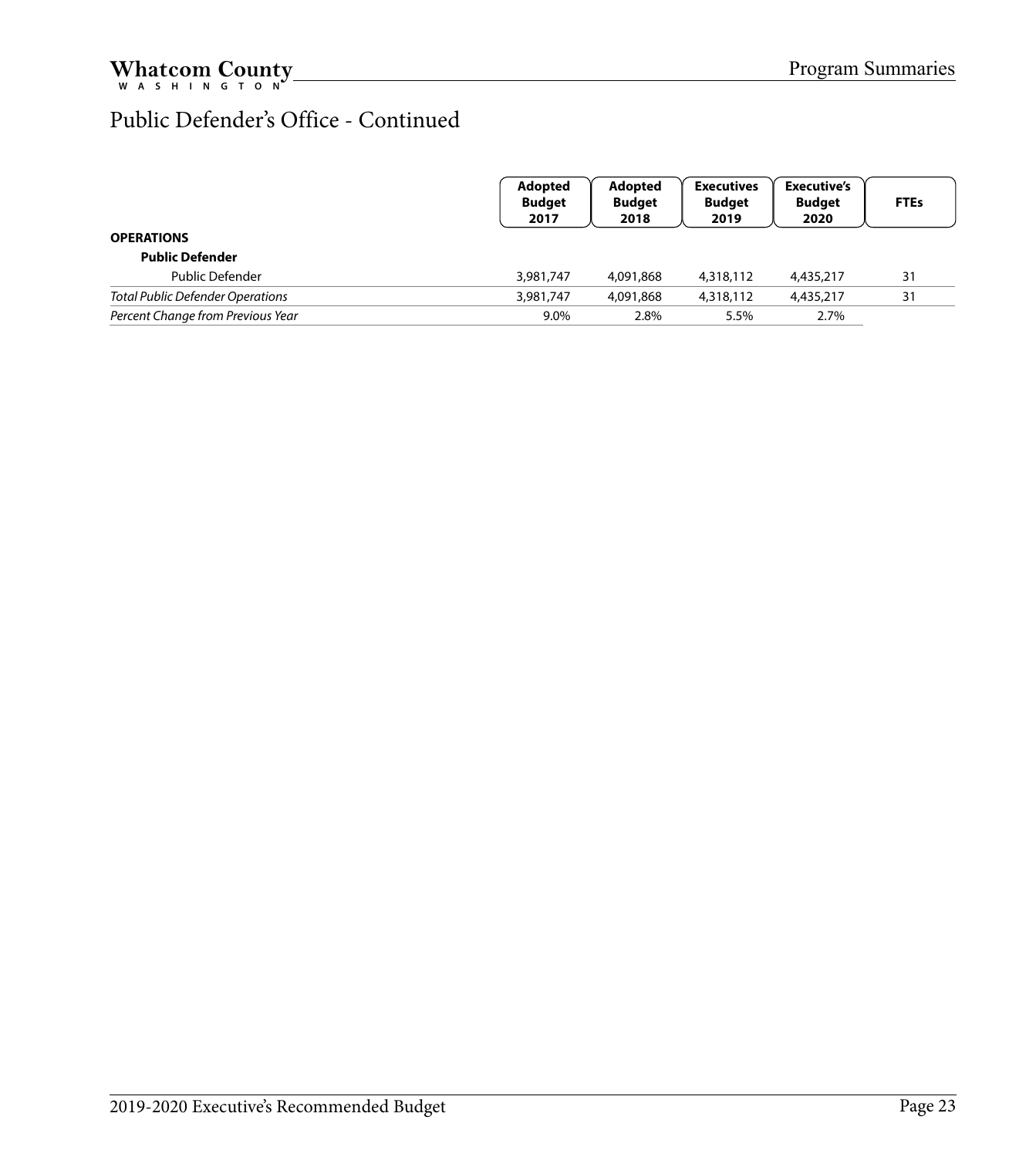## <span id="page-24-0"></span>Public Works Department

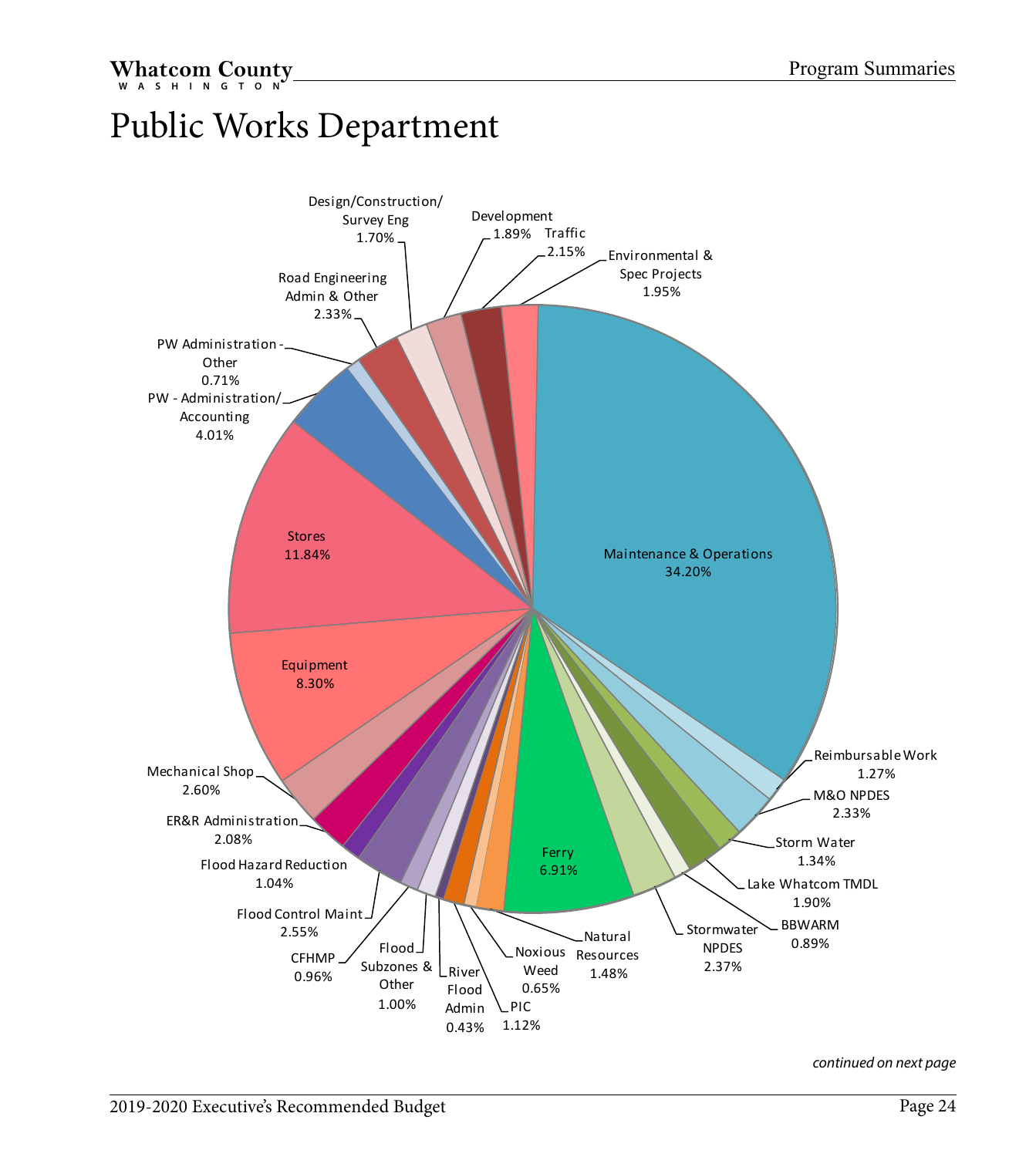#### Public Works Department - Continued

|                                           | <b>Adopted</b><br><b>Budget</b><br>2017 | <b>Adopted</b><br><b>Budget</b><br>2018 | <b>Executives</b><br><b>Budget</b><br>2019 | <b>Executive's</b><br><b>Budget</b><br>2020 | <b>FTEs</b> |
|-------------------------------------------|-----------------------------------------|-----------------------------------------|--------------------------------------------|---------------------------------------------|-------------|
| <b>OPERATIONS</b>                         |                                         |                                         |                                            |                                             |             |
| <b>Public Works Administration</b>        |                                         |                                         |                                            |                                             |             |
| PW - Administration/Accounting            | 1,525,393                               | 1,775,699                               | 1,581,400                                  | 1,858,939                                   |             |
| Safety & Training                         | 148,710                                 | 152,293                                 | 158,169                                    | 161,821                                     |             |
| <b>Real Estate</b>                        | 91,856                                  | 95,212                                  | 103,968                                    | 108,027                                     |             |
| Road Improvement Districts                | 36,800                                  | 31,416                                  | 41,500                                     | 38,600                                      |             |
| <b>Total Public Works Administration</b>  | 1,802,759                               | 2,054,620                               | 1,885,037                                  | 2,167,387                                   | 10          |
| <b>Road Engineering</b>                   |                                         |                                         |                                            |                                             |             |
| Road Engineering Admin                    | 905,314                                 | 916,913                                 | 978,508                                    | 988,423                                     |             |
| Design/Construction/Survey Eng            | 821,960                                 | 664,024                                 | 726,259                                    | 732,409                                     |             |
| Development                               | 736,538                                 | 745,548                                 | 803,874                                    | 814,263                                     |             |
| <b>Traffic</b>                            | 871,165                                 | 880,975                                 | 996,458                                    | 849,277                                     |             |
| Environmental & Spec Projects             | 739,583                                 | 772,460                                 | 836,187                                    | 839,515                                     |             |
| PT. Roberts Trans Benefit Dist.           |                                         |                                         | 30,000                                     |                                             |             |
| <b>Total Road Engineering</b>             | 4,074,560                               | 3,979,920                               | 4,371,286                                  | 4,223,887                                   | 37          |
| <b>Maintenance &amp; Operation</b>        |                                         |                                         |                                            |                                             |             |
| Maintenance & Operations                  | 13,975,198                              | 14,010,480                              | 14,550,143                                 | 14,785,849                                  |             |
| Reimbursable Work                         | 440,440                                 | 441,905                                 | 544,959                                    | 546,339                                     |             |
| <b>NPDES</b>                              | 998,859                                 | 1,071,146                               | 998,061                                    | 999,563                                     |             |
| <b>Total Maintenance &amp; Operations</b> | 15,414,497                              | 15,523,531                              | 16,093,163                                 | 16,331,751                                  | 67.5        |
| <b>Stormwater</b>                         |                                         |                                         |                                            |                                             |             |
| <b>Storm Water</b>                        | 457,153                                 | 521,553                                 | 601,731                                    | 549,367                                     |             |
| Lake Whatcom TMDL                         | 376,000                                 | 426,000                                 | 836,000                                    | 791,000                                     |             |
| <b>BBWARM</b>                             | 639,523                                 | 767,110                                 | 643,065                                    | 116,973                                     |             |
| <b>NPDES</b>                              | 998,331                                 | 1,088,280                               | 1,098,390                                  | 937,348                                     |             |
| <b>Total Stormwater</b>                   | 2,471,007                               | 2,802,943                               | 3,179,186                                  | 2,394,688                                   | 8           |
| Ferry                                     |                                         |                                         |                                            |                                             |             |
| Ferry                                     | 2,600,692                               | 2,639,740                               | 3,004,920                                  | 2,919,558                                   | 13          |
| <b>Natural Resources</b>                  |                                         |                                         |                                            |                                             |             |
| <b>Natural Resources</b>                  | 1,921,874                               | 1,222,526                               | 1,265,511                                  |                                             |             |
| Noxious Weed                              | 268,520                                 | 269,995                                 | 279,295                                    | 280,035                                     |             |
| PIC                                       |                                         | 790,239                                 | 959,506                                    |                                             |             |
| <b>Total Natural Resources</b>            | 2,190,394                               | 2,282,760                               | 2,504,312                                  | 280,035                                     | 11          |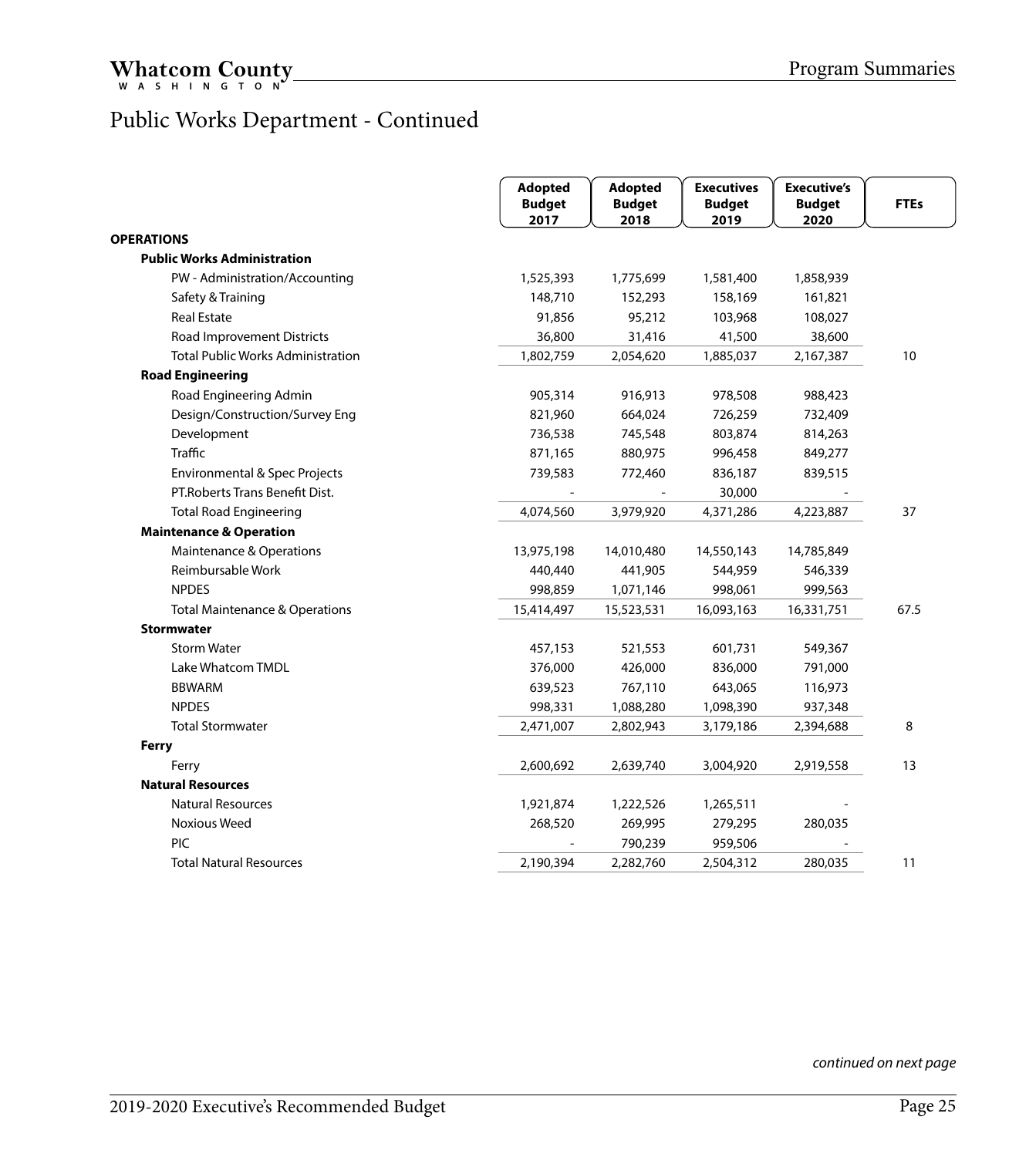#### Public Works Department - Continued

|                                                           | Adopted<br><b>Adopted</b><br><b>Executives</b> | <b>Executive's</b>    |                          |                       |             |
|-----------------------------------------------------------|------------------------------------------------|-----------------------|--------------------------|-----------------------|-------------|
|                                                           | <b>Budget</b><br>2017                          | <b>Budget</b><br>2018 | <b>Budget</b><br>2019    | <b>Budget</b><br>2020 | <b>FTEs</b> |
| <b>Flood</b>                                              |                                                |                       |                          |                       |             |
| <b>River Flood Admin</b>                                  | 1,024,099                                      | 273,558               | 370,651                  |                       |             |
| Flood Response                                            | 95,000                                         | 110,000               | 110,000                  |                       |             |
| <b>CFHMP</b>                                              | 689,864                                        | 482,160               | 820,000                  |                       |             |
| Flood Tech Asst                                           |                                                | 86,000                | 75,000                   |                       |             |
| National Flood Ins.                                       | 15,000                                         | 185,000               | 175,000                  |                       |             |
| <b>Flood Early Warning</b>                                | 109,100                                        | 118,500               | 119,000                  |                       |             |
| <b>Flood Control Maint</b>                                | 982,439                                        | 682,439               | 2,184,439                |                       |             |
| <b>Flood Hazard Reduction</b>                             | 3,933,000                                      | 2,580,356             | 892,200                  |                       |             |
| Subzones                                                  | 411,670                                        | 390,855               | 381,165                  |                       |             |
| <b>Total Flood</b>                                        | 7,260,172                                      | 4,908,868             | 5,127,455                |                       | 7           |
| <b>Equipment Services</b>                                 |                                                |                       |                          |                       |             |
| Administration                                            | 767,153                                        | 807,834               | 900,621                  | 880,527               |             |
| <b>Mechanical Shop</b>                                    | 1,015,894                                      | 1,028,964             | 1,106,860                | 1,119,382             |             |
| Equipment                                                 | 3,534,500                                      | 3,534,500             | 3,558,000                | 3,558,000             |             |
| <b>Stores</b>                                             | 5,773,192                                      | 4,523,172             | 4,870,764                | 5,283,292             |             |
| <b>Total Equipment Services</b>                           | 11,090,739                                     | 9,894,470             | 10,436,245               | 10,841,201            | 14.5        |
| <b>Total Public Works Operations</b>                      | 46,904,820                                     | 44,086,852            | 46,601,604               | 39,158,507            | 168         |
| <b>Road Engineering</b><br>Design/Construction/Survey Eng |                                                | 40,000                |                          |                       |             |
| <b>Total Road Engineering</b>                             | $\overline{\phantom{a}}$                       | 40,000                | $\overline{\phantom{a}}$ |                       |             |
| <b>Construction</b>                                       |                                                |                       |                          |                       |             |
| Construction                                              | 8,818,765                                      | 939,153               | 12,036,633               | 1,184,086             |             |
| Swift Ck Sediment Mgmt                                    |                                                | $\blacksquare$        | 1,300,000                |                       |             |
| <b>Total Construction</b>                                 | 8,818,765                                      | 939,153               | 13,336,633               | 1,184,086             |             |
| <b>Maintenance &amp; Operation</b>                        |                                                |                       |                          |                       |             |
| Maintenance & Operations                                  | 300,000                                        | $\overline{a}$        | ٠                        |                       |             |
| <b>Total Maintenance &amp; Operations</b>                 | 300,000                                        | L.                    |                          |                       |             |
| <b>Stormwater</b>                                         |                                                |                       |                          |                       |             |
| <b>BBWARM</b>                                             | 112,000                                        | 1,068,000             | 773,000                  |                       |             |
| <b>Total Stormwater</b>                                   | 112,000                                        | 1,068,000             | 773,000                  |                       |             |
| <b>Flood</b>                                              |                                                |                       |                          |                       |             |
| <b>Flood Early Warning</b>                                | 10,000                                         | 10,000                | 12,000                   |                       |             |
| <b>Flood Hazard Reduction</b>                             | 368,000                                        | 395,000               | 675,000                  |                       |             |
| <b>Total Flood</b>                                        | 378,000                                        | 405,000               | 687,000                  |                       |             |
| <b>Equipment Services</b>                                 |                                                |                       |                          |                       |             |
| Administration                                            |                                                | 100,000               | 160,000                  |                       |             |
| <b>Mechanical Shop</b>                                    |                                                |                       | 77,000                   |                       |             |
| Equipment                                                 | 4,445,000                                      | 3,993,000             | 5,114,000                | 3,985,000             |             |
| <b>Total Equipment Services</b>                           | 4,445,000                                      | 4,093,000             | 5,351,000                | 3,985,000             |             |
| <b>Total Public Works Capital</b>                         | 14,053,765                                     | 6,545,153             | 20,147,633               | 5,169,086             |             |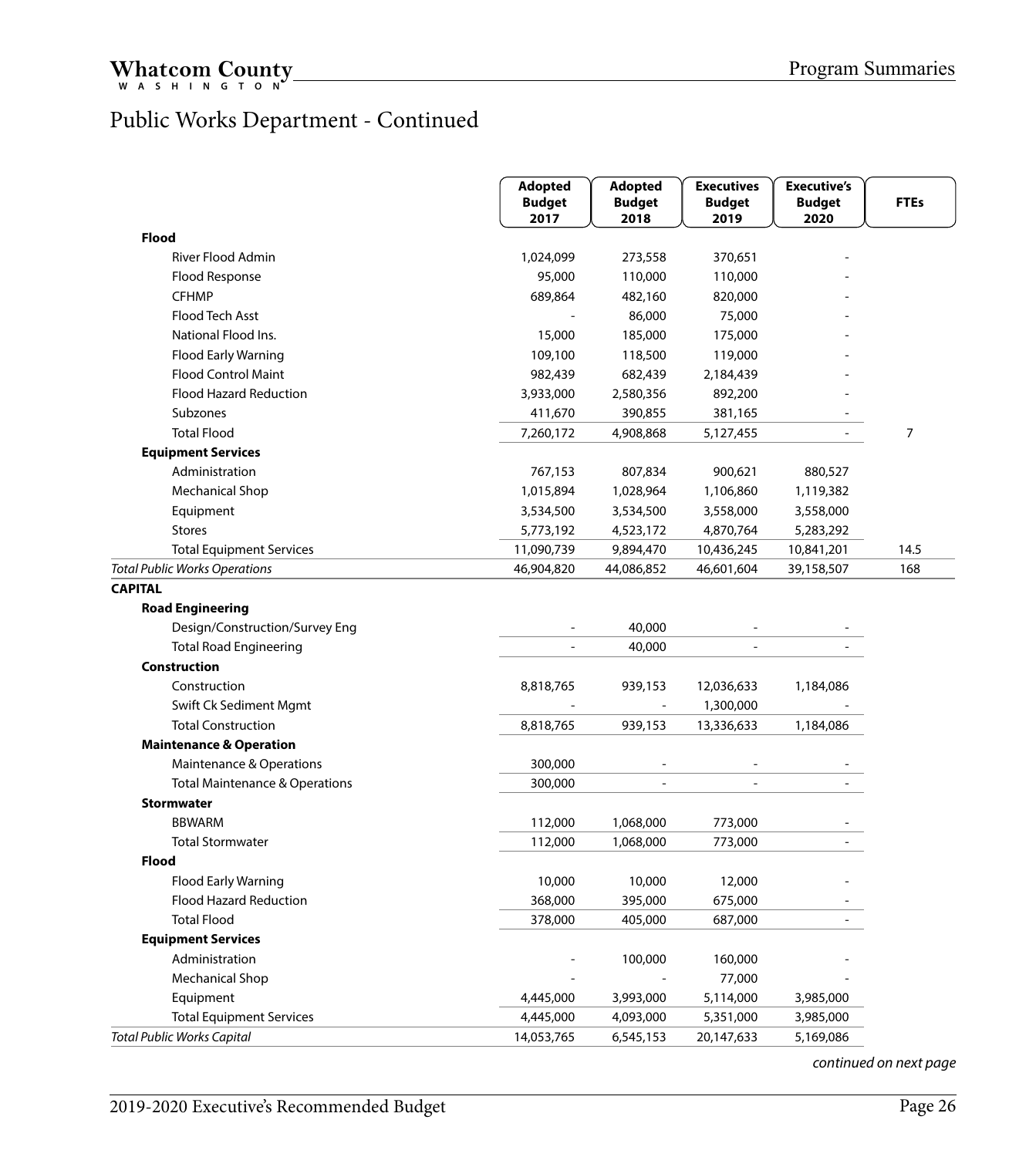#### Public Works Department - Continued

|                                           | <b>Adopted</b><br><b>Budget</b><br>2017 | <b>Adopted</b><br><b>Budget</b><br>2018 | <b>Executives</b><br><b>Budget</b><br>2019 | <b>Executive's</b><br><b>Budget</b><br>2020 | <b>FTEs</b> |
|-------------------------------------------|-----------------------------------------|-----------------------------------------|--------------------------------------------|---------------------------------------------|-------------|
| <b>TRANSFERS</b>                          |                                         |                                         |                                            |                                             |             |
| <b>Public Works Administration</b>        |                                         |                                         |                                            |                                             |             |
| PW - Administration/Accounting            | 1,639,850                               | 1,470,760                               | 1,689,913                                  | 1,634,151                                   |             |
| Road Improvement Districts                | 1,093                                   | 1,093                                   | 4,088                                      | 4,088                                       |             |
| <b>Total Public Works Administration</b>  | 1,640,943                               | 1,471,853                               | 1,694,001                                  | 1,638,239                                   |             |
| <b>Road Engineering</b>                   |                                         |                                         |                                            |                                             |             |
| Road Engineering Admin                    | 86,028                                  | 88,609                                  | 120,235                                    | 123,842                                     |             |
| <b>Total Road Engineering</b>             | 236,028                                 | 88,609                                  | 120,235                                    | 123,842                                     |             |
| <b>Construction</b>                       |                                         |                                         |                                            |                                             |             |
| Construction                              | 6,299,236                               | 102,213                                 | 4,399,389                                  | 115,246                                     |             |
| <b>Maintenance &amp; Operation</b>        |                                         |                                         |                                            |                                             |             |
| Maintenance & Operations                  | 161,312                                 | 119,801                                 | 870,483                                    | 128,732                                     |             |
| <b>Total Maintenance &amp; Operations</b> | 161,312                                 | 119,801                                 | 870,483                                    | 128,732                                     |             |
| <b>Stormwater</b>                         |                                         |                                         |                                            |                                             |             |
| <b>Storm Water</b>                        | 210,735                                 | 215,661                                 | 197,977                                    | 202,490                                     |             |
| <b>BBWARM</b>                             | 86,391                                  | 90,959                                  | 73,983                                     |                                             |             |
| <b>NPDES</b>                              | 164,779                                 | 183,164                                 | 168,498                                    | 6,199                                       |             |
| <b>Total Stormwater</b>                   | 461,905                                 | 489,784                                 | 440,458                                    | 208,689                                     |             |
| Ferry                                     |                                         |                                         |                                            |                                             |             |
| Ferry                                     | 200,026                                 | 205,080                                 | 239,928                                    | 244,423                                     |             |
| <b>Natural Resources</b>                  |                                         |                                         |                                            |                                             |             |
| <b>Natural Resources</b>                  | 111,527                                 | 114,123                                 | 155,416                                    |                                             |             |
| <b>Noxious Weed</b>                       | 5,211                                   | 5,367                                   | 3,931                                      | 4,049                                       |             |
| <b>Total Natural Resources</b>            | 116,738                                 | 119,490                                 | 159,347                                    | 4,049                                       |             |
| <b>Flood</b>                              |                                         |                                         |                                            |                                             |             |
| <b>River Flood Admin</b>                  | 1,476,016                               | 1,445,463                               | 1,640,187                                  |                                             |             |
| <b>Flood Hazard Reduction</b>             |                                         |                                         | 105,000                                    |                                             |             |
| Subzones                                  |                                         |                                         | 45,000                                     |                                             |             |
| <b>Total Flood</b>                        | 1,476,016                               | 1,445,463                               | 1,790,187                                  |                                             |             |
| <b>Equipment Services</b>                 |                                         |                                         |                                            |                                             |             |
| Administration                            | 251,127                                 | 257,048                                 | 231,769                                    | 235,542                                     |             |
| <b>Total Equipment Services</b>           | 251,127                                 | 257,048                                 | 231,769                                    | 235,542                                     |             |
| Total Public Works Transfers              | 10,843,331                              | 4,299,341                               | 9,945,797                                  | 2,698,762                                   |             |
| TOTAL PUBLIC WORKS                        | 71,801,916                              | 54,931,346                              | 76,695,034                                 | 47,026,355                                  |             |
| Percent Change from Previous Year         | 57.5%                                   | $-23.5%$                                | 39.6%                                      | $-38.7%$                                    |             |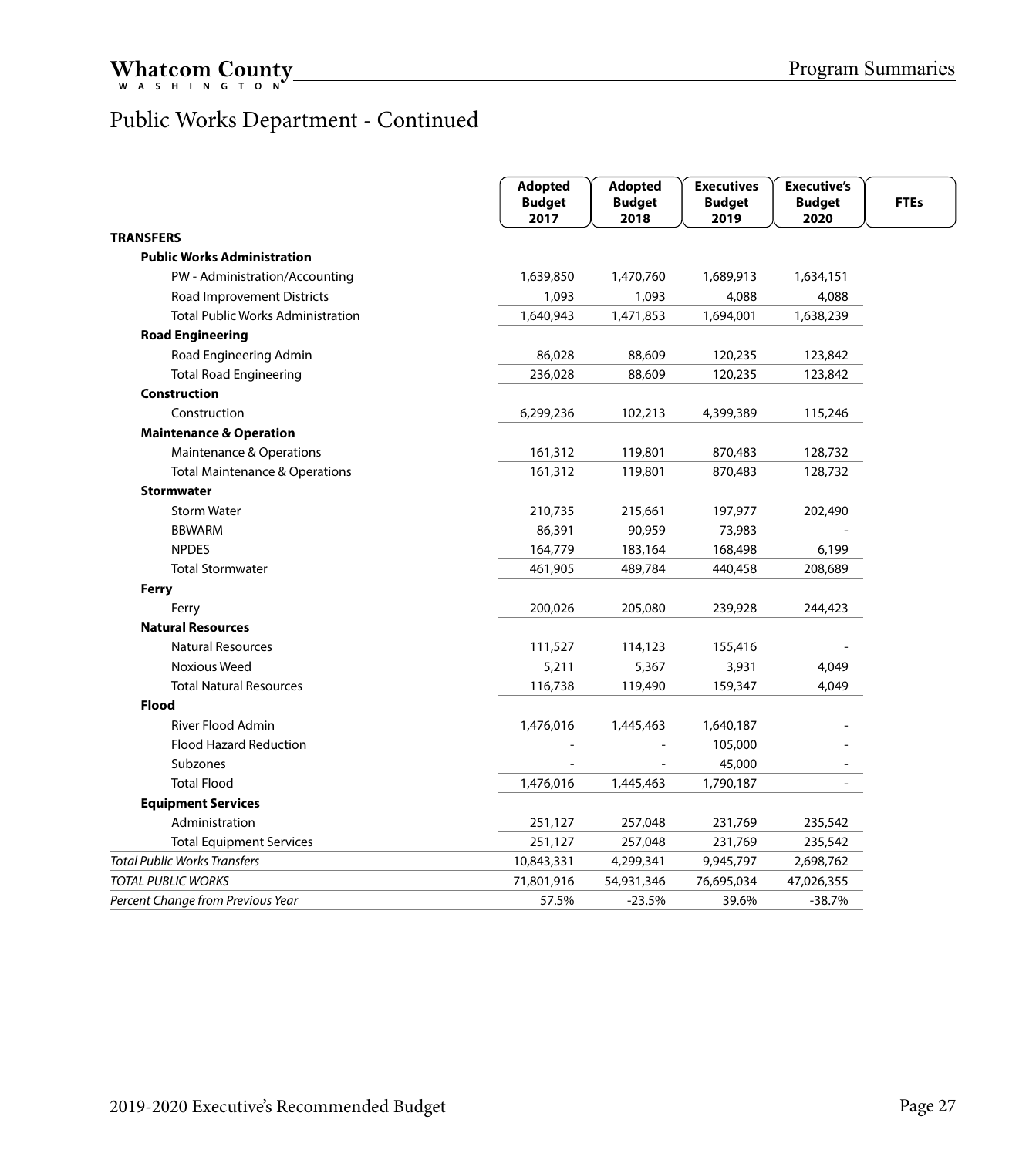## <span id="page-28-0"></span>County Sheriff 's Office

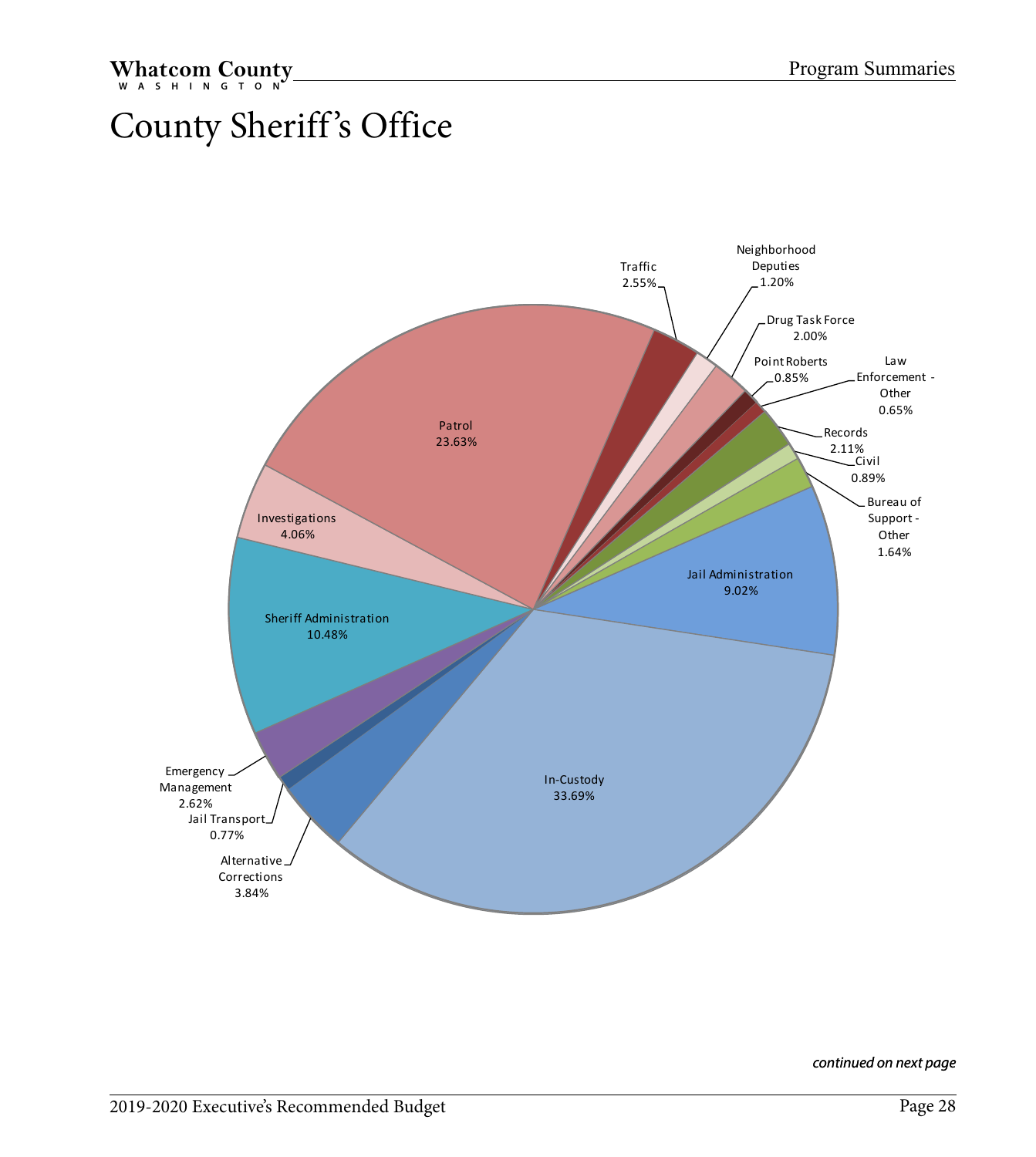#### County Sheriff 's Office - Continued

|                                                      | <b>Adopted</b><br><b>Budget</b><br>2017 | <b>Adopted</b><br><b>Budget</b><br>2018 | <b>Executives</b><br><b>Budget</b><br>2019 | <b>Executive's</b><br><b>Budget</b><br>2020 | <b>FTEs</b> |
|------------------------------------------------------|-----------------------------------------|-----------------------------------------|--------------------------------------------|---------------------------------------------|-------------|
| <b>OPERATIONS</b>                                    |                                         |                                         |                                            |                                             |             |
| <b>Sheriff-Administration</b>                        |                                         |                                         |                                            |                                             |             |
| Sheriff-Administration                               | 2,975,850                               | 3,020,009                               | 3,672,613                                  | 3,636,238                                   | 11.5        |
| <b>Bureau of Law Enforcement &amp; Investigation</b> |                                         |                                         |                                            |                                             |             |
| Sheriff-Investigations                               | 1,161,832                               | 1,163,881                               | 1,416,809                                  | 1,414,375                                   |             |
| <b>Sheriff-Fire Marshall</b>                         | 28,424                                  | 28,507                                  | 34,876                                     | 34,907                                      |             |
| Sheriff-Patrol                                       | 7,167,306                               | 7,228,946                               | 8,203,205                                  | 8,282,381                                   |             |
| Sheriff-Traffic                                      | 781,239                                 | 783,111                                 | 886,069                                    | 889,586                                     |             |
| Sheriff-Courthouse Security                          | 121,668                                 | 121,774                                 | 134,959                                    | 135,477                                     |             |
| Sheriff-Neighborhood Deputies                        | 351,384                                 | 351,987                                 | 417,459                                    | 419,211                                     |             |
| Sheriff-Boating Program                              | 56,475                                  | 56,475                                  | 56,475                                     | 56,475                                      |             |
| <b>Sheriff-Point Roberts</b>                         | 282,423                                 | 283,312                                 | 293,965                                    | 299,646                                     |             |
| Drug Task Force                                      | 588,438                                 | 590,833                                 | 695,651                                    | 698,442                                     |             |
| Total Bureau of LE & Investigation                   | 10,539,189                              | 10,608,826                              | 12,139,468                                 | 12,230,500                                  | 82          |
| <b>Bureau of Support</b>                             |                                         |                                         |                                            |                                             |             |
| Sheriff-Records                                      | 651,857                                 | 662,839                                 | 705,177                                    | 764,044                                     |             |
| Sheriff-Civil                                        | 279,825                                 | 283,319                                 | 309,330                                    | 310,593                                     |             |
| Sheriff-Housing Authority Supp                       | 171,210                                 | 174,305                                 | 187,555                                    | 188,804                                     |             |
| Sheriff-Volunteer Program                            | 131,797                                 | 132,274                                 | 137,641                                    | 138,107                                     |             |
| Sheriff-Sex Offender Regist                          | 83,871                                  | 85,954                                  | 99,540                                     | 101,941                                     |             |
| Sheriff-Public Safety Radio                          |                                         |                                         | 156,933                                    | 135,015                                     |             |
| <b>Total Bureau of Support</b>                       | 1,318,560                               | 1,338,691                               | 1,596,176                                  | 1,638,504                                   | 16          |
| <b>Bureau of Corrections</b>                         |                                         |                                         |                                            |                                             |             |
| Jail-Administration                                  | 2,757,355                               | 2,818,535                               | 3,154,934                                  | 3,133,888                                   |             |
| Jail-In Custody                                      | 10,213,106                              | 10,486,518                              | 11,610,549                                 | 11,893,957                                  |             |
| Jail-Alternative Corrections                         | 1,277,462                               | 1,293,040                               | 1,331,860                                  | 1,343,508                                   |             |
| Jail-Transport                                       | 253,315                                 | 258,921                                 | 268,630                                    | 271,603                                     |             |
| <b>Total Bureau of Corrections</b>                   | 14,501,238                              | 14,857,014                              | 16,365,973                                 | 16,642,956                                  | 90.5        |
| <b>Emergency Management</b>                          |                                         |                                         |                                            |                                             |             |
| <b>Emergency Management</b>                          | 709,510                                 | 725,905                                 | 906,679                                    | 923,168                                     |             |
| <b>Total Sheriff Operations</b>                      | 30,044,347                              | 30,550,445                              | 34,680,909                                 | 35,071,366                                  | 205         |
| <b>CAPITAL</b>                                       |                                         |                                         |                                            |                                             |             |
| <b>Sheriff-Administration</b>                        |                                         |                                         |                                            |                                             |             |
| Sheriff-Administration                               | 13,246                                  |                                         |                                            |                                             |             |
| <b>Bureau of Law Enforcement &amp; Investigation</b> |                                         |                                         |                                            |                                             |             |
| Sheriff-Patrol                                       | 12,000                                  |                                         |                                            |                                             |             |
| <b>Bureau of Corrections</b>                         |                                         |                                         |                                            |                                             |             |
| Jail-In Custody                                      |                                         |                                         | 25,000                                     |                                             |             |
| <b>Emergency Management</b>                          |                                         |                                         |                                            |                                             |             |
| <b>Emergency Management</b>                          |                                         |                                         | 5,000                                      |                                             |             |
| <b>Total Sheriff Capital</b>                         | 25,246                                  |                                         | 30,000                                     |                                             |             |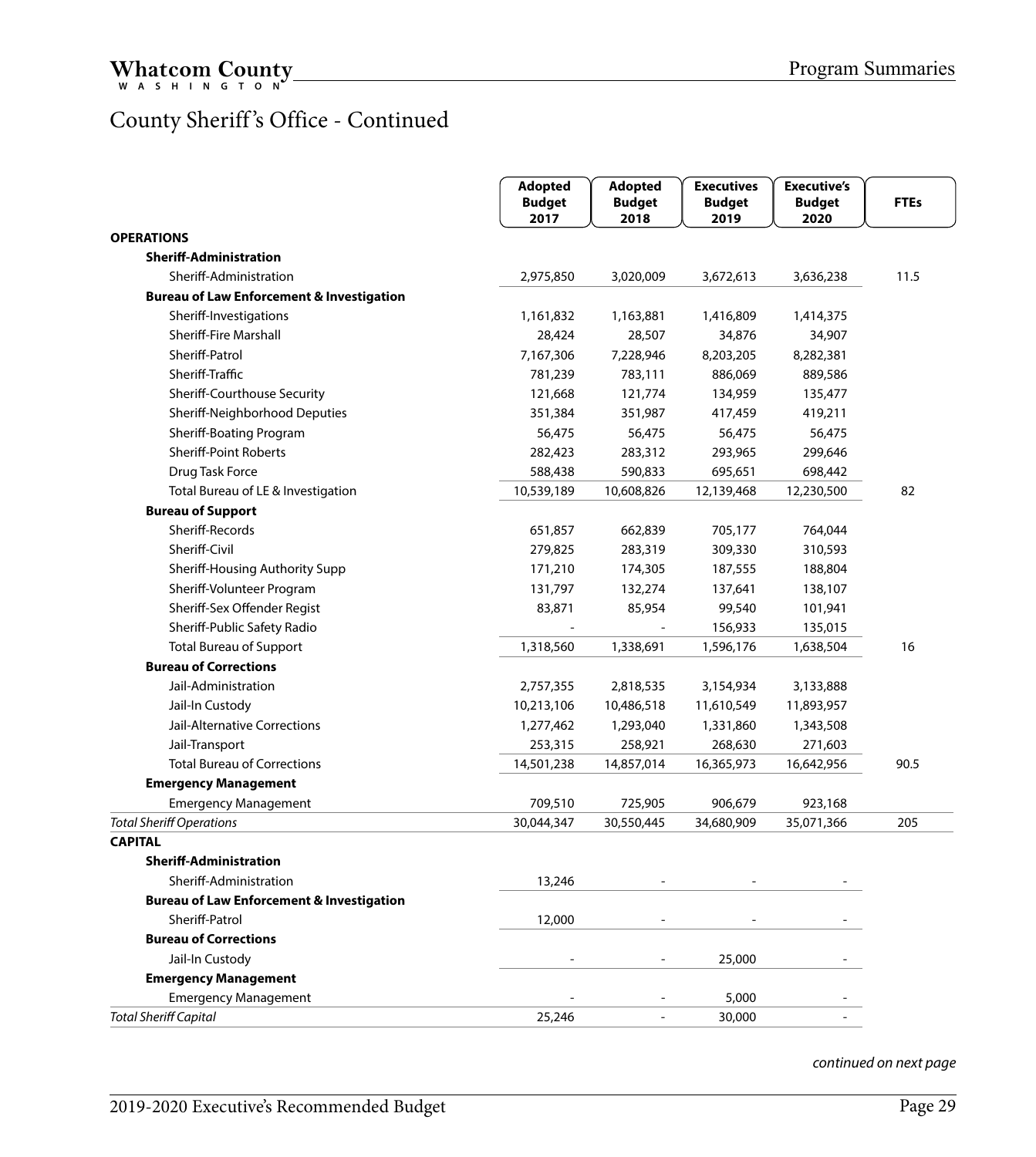#### County Sheriff 's Office - Continued

|                                                      | Adopted<br><b>Budget</b><br>2017 | <b>Adopted</b><br><b>Budget</b><br>2018 | <b>Executives</b><br><b>Budget</b><br>2019 | <b>Executive's</b><br><b>Budget</b><br>2020 | <b>FTEs</b> |
|------------------------------------------------------|----------------------------------|-----------------------------------------|--------------------------------------------|---------------------------------------------|-------------|
| <b>TRANSFERS</b>                                     |                                  |                                         |                                            |                                             |             |
| <b>Sheriff-Administration</b>                        |                                  |                                         |                                            |                                             |             |
| Sheriff-Administration                               |                                  | $\overline{\phantom{a}}$                | 48,000                                     |                                             |             |
| <b>Bureau of Law Enforcement &amp; Investigation</b> |                                  |                                         |                                            |                                             |             |
| Sheriff-Patrol                                       |                                  |                                         | 163,000                                    | 115,000                                     |             |
| Total Bureau of LE & Investigation                   |                                  | $\overline{\phantom{0}}$                | 163,000                                    | 115,000                                     |             |
| <b>Bureau of Support</b>                             |                                  |                                         |                                            |                                             |             |
| Sheriff-Public Safety Radio                          |                                  | ۰                                       | 55,000                                     |                                             |             |
| <b>Total Bureau of Support</b>                       |                                  | $\overline{\phantom{a}}$                | 55,000                                     |                                             |             |
| <b>Bureau of Corrections</b>                         |                                  |                                         |                                            |                                             |             |
| Jail-Administration                                  | 452,785                          | 455,496                                 | 459,545                                    | 466,952                                     |             |
| Jail-In Custody                                      |                                  |                                         | 45,000                                     |                                             |             |
| Jail-Alternative Corrections                         |                                  |                                         |                                            | 45,000                                      |             |
| <b>Total Bureau of Corrections</b>                   | 452,785                          | 455,496                                 | 504,545                                    | 511,952                                     |             |
| <b>Emergency Management</b>                          |                                  |                                         |                                            |                                             |             |
| <b>Emergency Management</b>                          | 15,441                           | 15,904                                  | 31,576                                     | 32,523                                      |             |
| <b>Total Sheriff Transfers</b>                       | 468,226                          | 471,400                                 | 802,121                                    | 659,475                                     |             |
| <b>TOTAL SHERIFF</b>                                 | 30,537,819                       | 31,021,845                              | 35,513,030                                 | 35,730,841                                  |             |
| Percent Change from Previous Year                    | 2.3%                             | 1.6%                                    | 14.5%                                      | 0.6%                                        |             |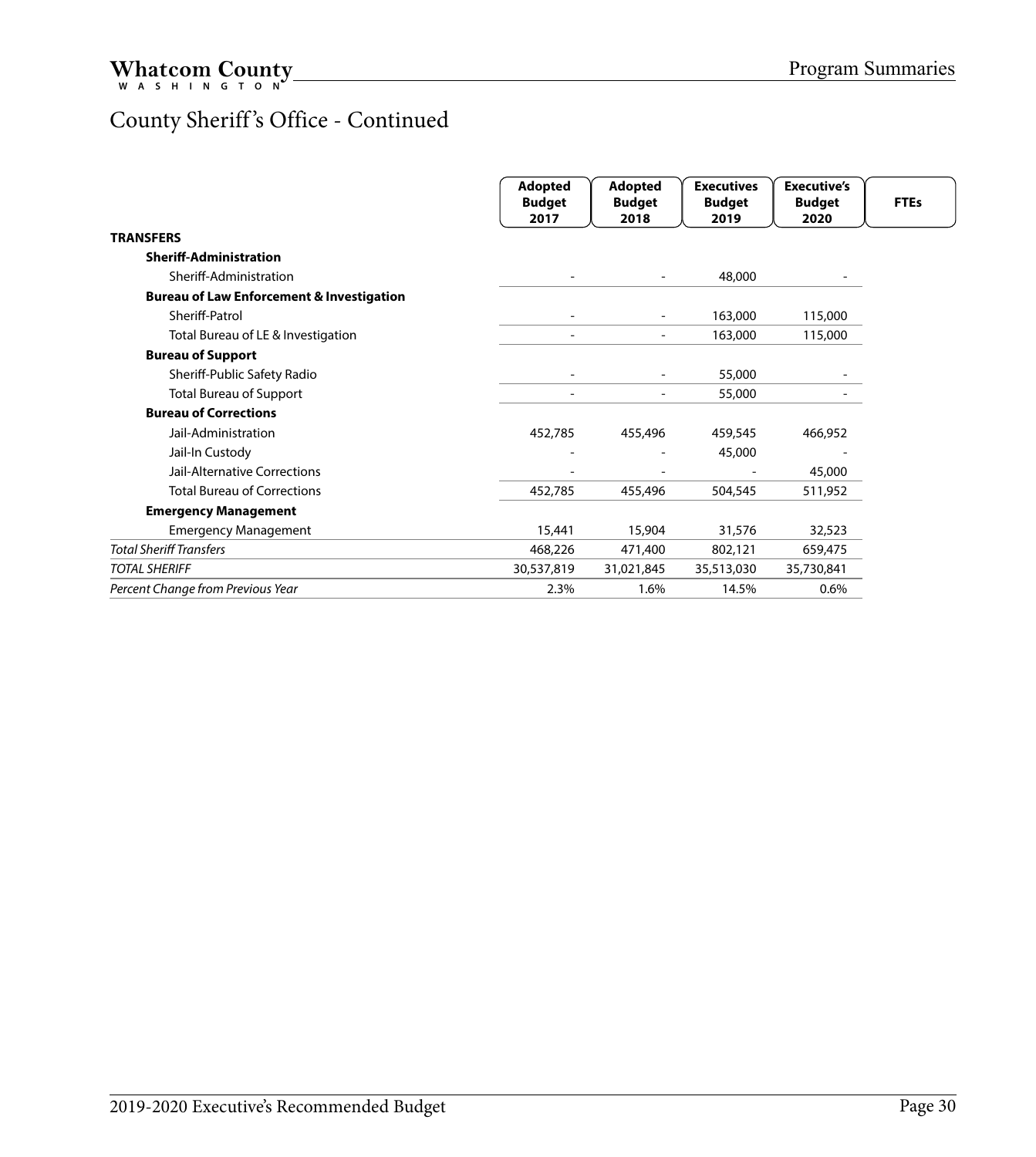## <span id="page-31-0"></span>Superior Court

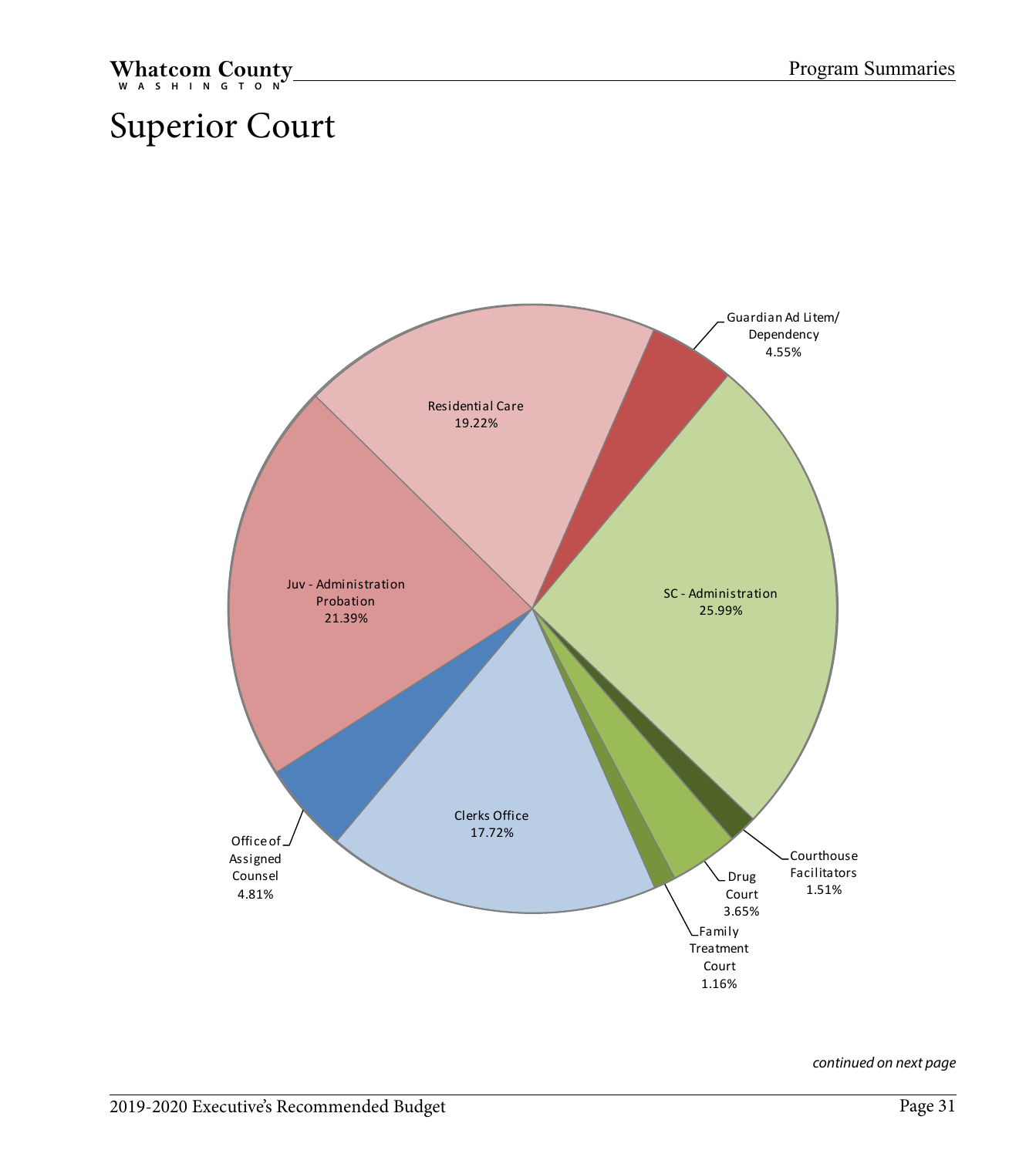#### Superior Court - Continued

|                                        | Adopted<br><b>Budget</b><br>2017 | Adopted<br><b>Budget</b><br>2018 | <b>Executives</b><br><b>Budget</b><br>2019 | <b>Executive's</b><br><b>Budget</b><br>2020 | <b>FTEs</b> |
|----------------------------------------|----------------------------------|----------------------------------|--------------------------------------------|---------------------------------------------|-------------|
| <b>OPERATIONS</b>                      |                                  |                                  |                                            |                                             |             |
| <b>SC</b> - Administration             |                                  |                                  |                                            |                                             |             |
| SC - Administration                    | 2,714,414                        | 2,742,925                        | 2,888,784                                  | 2,916,853                                   |             |
| <b>Courthouse Facilitators</b>         | 155,015                          | 157,173                          | 168,336                                    | 168,992                                     |             |
| Drug Court                             | 395.612                          | 411,235                          | 400,212                                    | 414,986                                     |             |
| <b>Family Treatment Court</b>          | 123,080                          | 123,674                          | 129,788                                    | 129,458                                     |             |
| <b>Total SC - Administration</b>       | 3,388,121                        | 3,435,007                        | 3,587,120                                  | 3,630,289                                   | 20.7        |
| <b>County Clerk</b>                    |                                  |                                  |                                            |                                             |             |
| Clerks Office                          | 1,690,259                        | 1,722,987                        | 1,962,319                                  | 1,994,888                                   |             |
| Office of Assigned Counsel             | 520,728                          | 521,713                          | 536,565                                    | 538,256                                     |             |
| <b>Total County Clerk</b>              | 2,210,987                        | 2,244,700                        | 2,498,884                                  | 2,533,144                                   | 21.5        |
| <b>Juvenile Court Admin</b>            |                                  |                                  |                                            |                                             |             |
| Juv - Administration/Probation         | 2,241,978                        | 2,268,747                        | 2,377,512                                  | 2,400,328                                   |             |
| <b>Residential Care</b>                | 2,058,207                        | 2,106,351                        | 2,134,301                                  | 2,157,856                                   |             |
| Guardian Ad Litem/Dependency           | 518,741                          | 527,012                          | 503,893                                    | 513,100                                     |             |
| <b>Total Juvenile Court Admin</b>      | 4,818,926                        | 4,902,110                        | 5,015,706                                  | 5,071,284                                   | 39          |
| <b>Total Superior Court Operations</b> | 10,418,034                       | 10,581,817                       | 11,101,710                                 | 11,234,717                                  | 81.2        |
| <b>TRANSFERS</b>                       |                                  |                                  |                                            |                                             |             |
| <b>SC</b> - Administration             |                                  |                                  |                                            |                                             |             |
| Drug Court                             | 4,945                            | 5,093                            | 5,801                                      | 5,975                                       |             |
| <b>Total Superior Court Transfers</b>  | 4,945                            | 5,093                            | 5,801                                      | 5,975                                       |             |
| <b>Total SUPERIOR COURT</b>            | 10,422,979                       | 10,586,910                       | 11,107,511                                 | 11,240,692                                  |             |
| Percent Change from Previous Year      | 4.3%                             | 1.6%                             | 4.9%                                       | 1.2%                                        |             |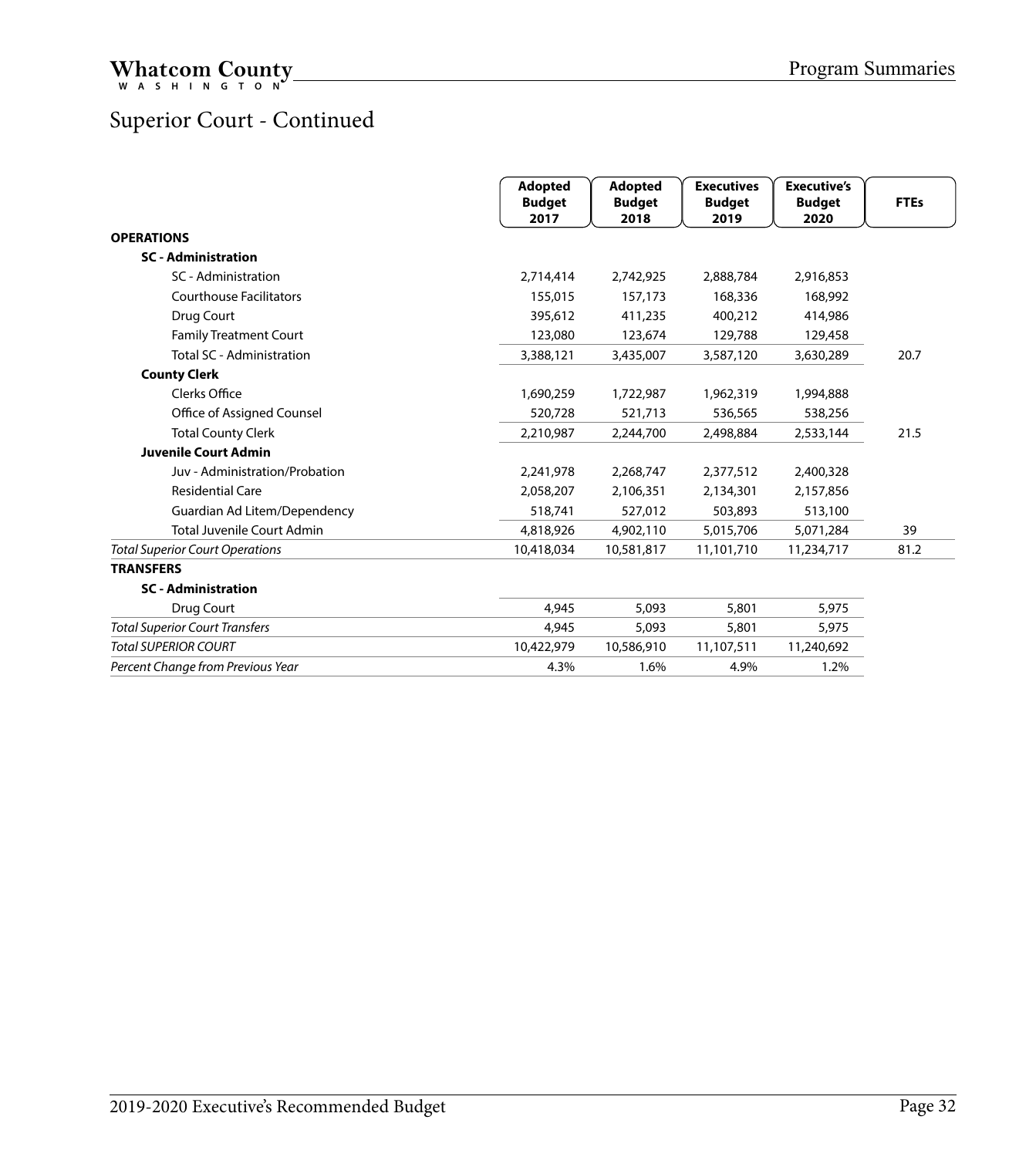## <span id="page-33-0"></span>County Treasurer's Office

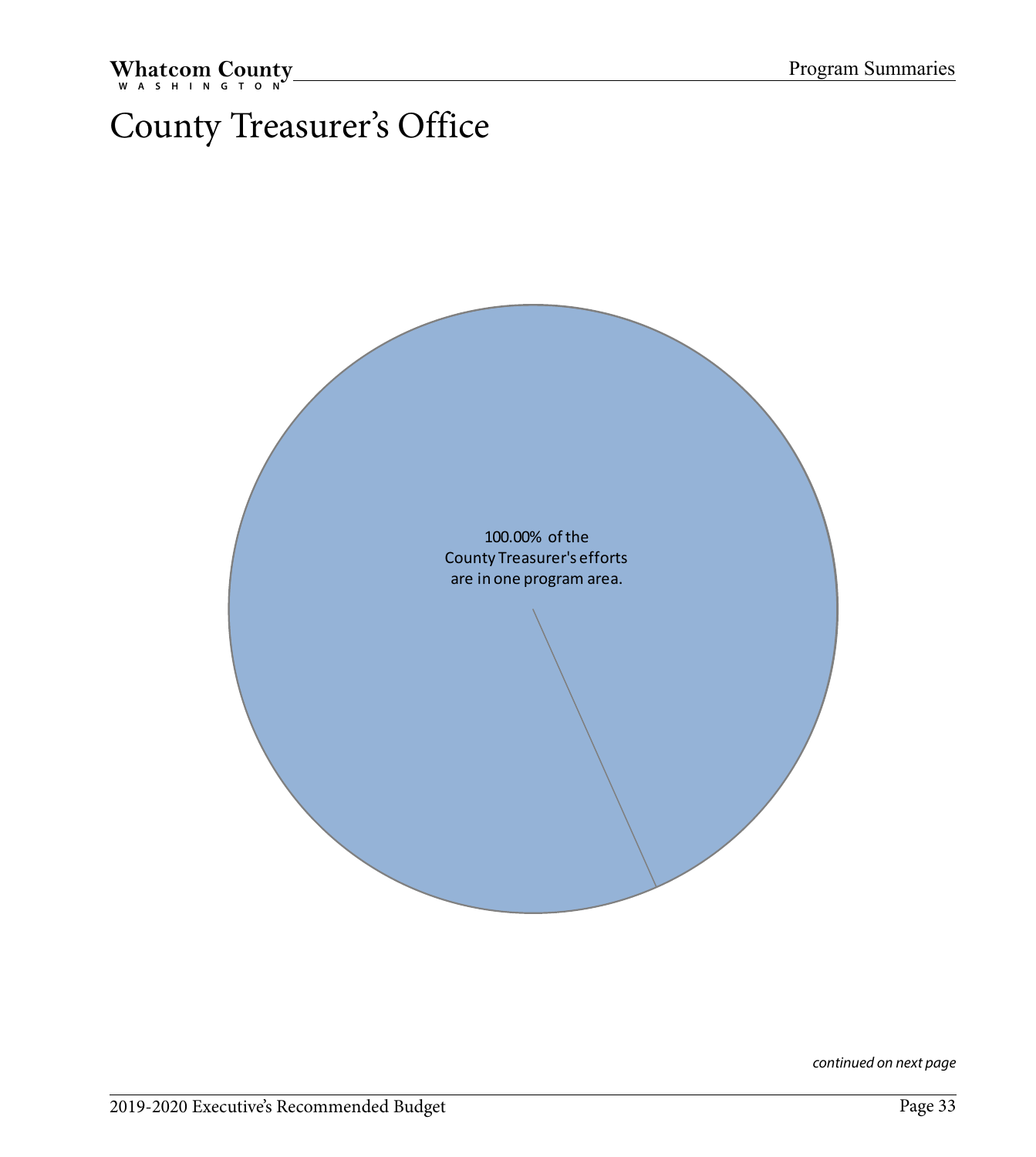#### County Treasurer's Office - Continued

|                                   | Adopted<br><b>Budget</b><br>2017 | Adopted<br><b>Budget</b><br>2018 | <b>Executives</b><br><b>Budget</b><br>2019 | <b>Executive's</b><br><b>Budget</b><br>2020 | <b>FTEs</b> |
|-----------------------------------|----------------------------------|----------------------------------|--------------------------------------------|---------------------------------------------|-------------|
| <b>OPERATIONS</b>                 |                                  |                                  |                                            |                                             |             |
| <b>Treasurer</b>                  |                                  |                                  |                                            |                                             |             |
| Treasurer                         | 1,485,708                        | 1,500,968                        | 1,554,218                                  | 1,572,815                                   | 13          |
| <b>Total Treasurer Operations</b> | 1,485,708                        | 1,500,968                        | 1,554,218                                  | 1,572,815                                   | 13          |
| <b>TOTAL TREASURER</b>            | 1,485,708                        | 1,500,968                        | 1,554,218                                  | 1,572,815                                   |             |
| Percent Change from Previous Year | 3.2%                             | 1.0%                             | 3.5%                                       | $1.2\%$                                     |             |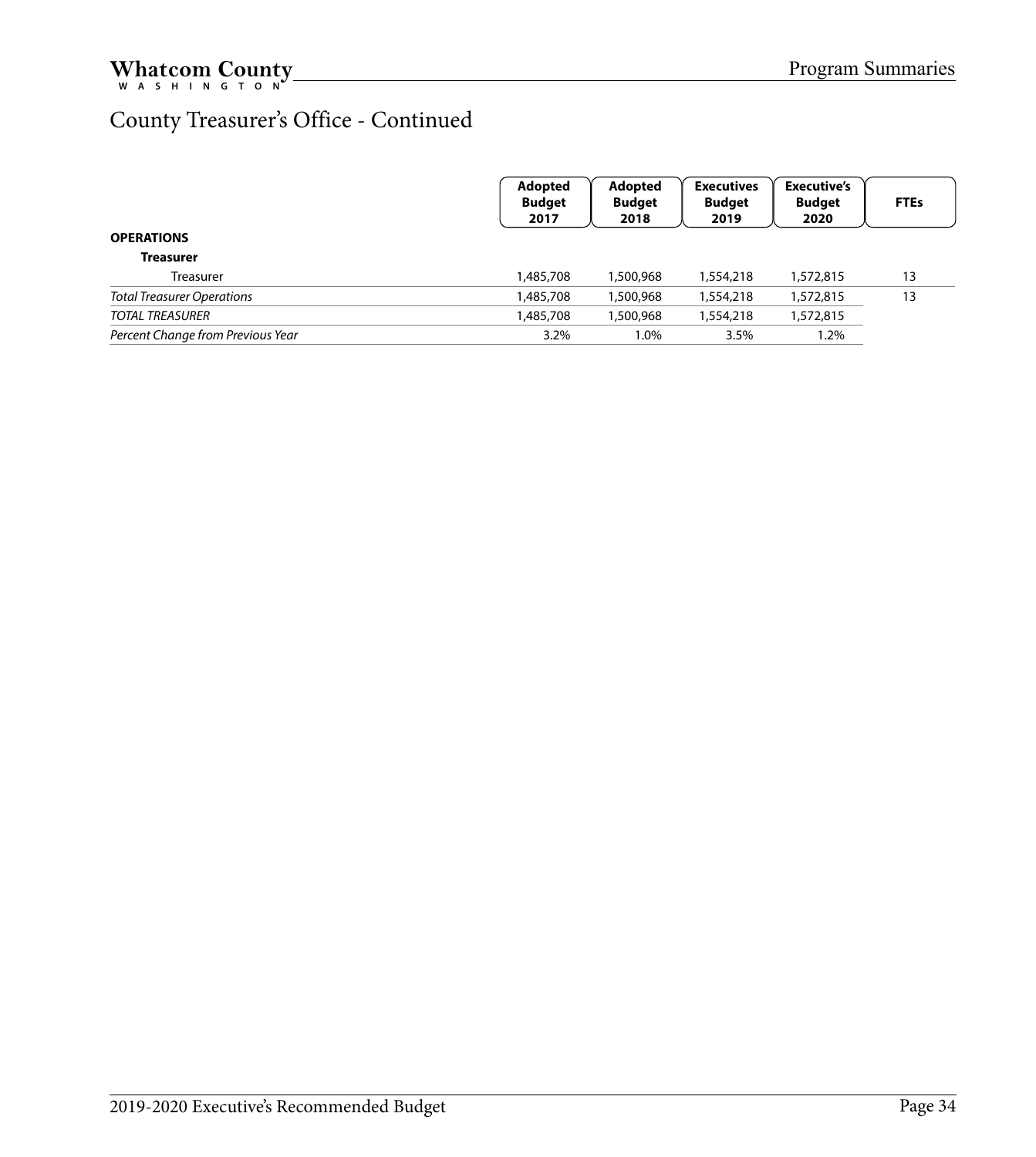## <span id="page-35-0"></span>WSU Extension